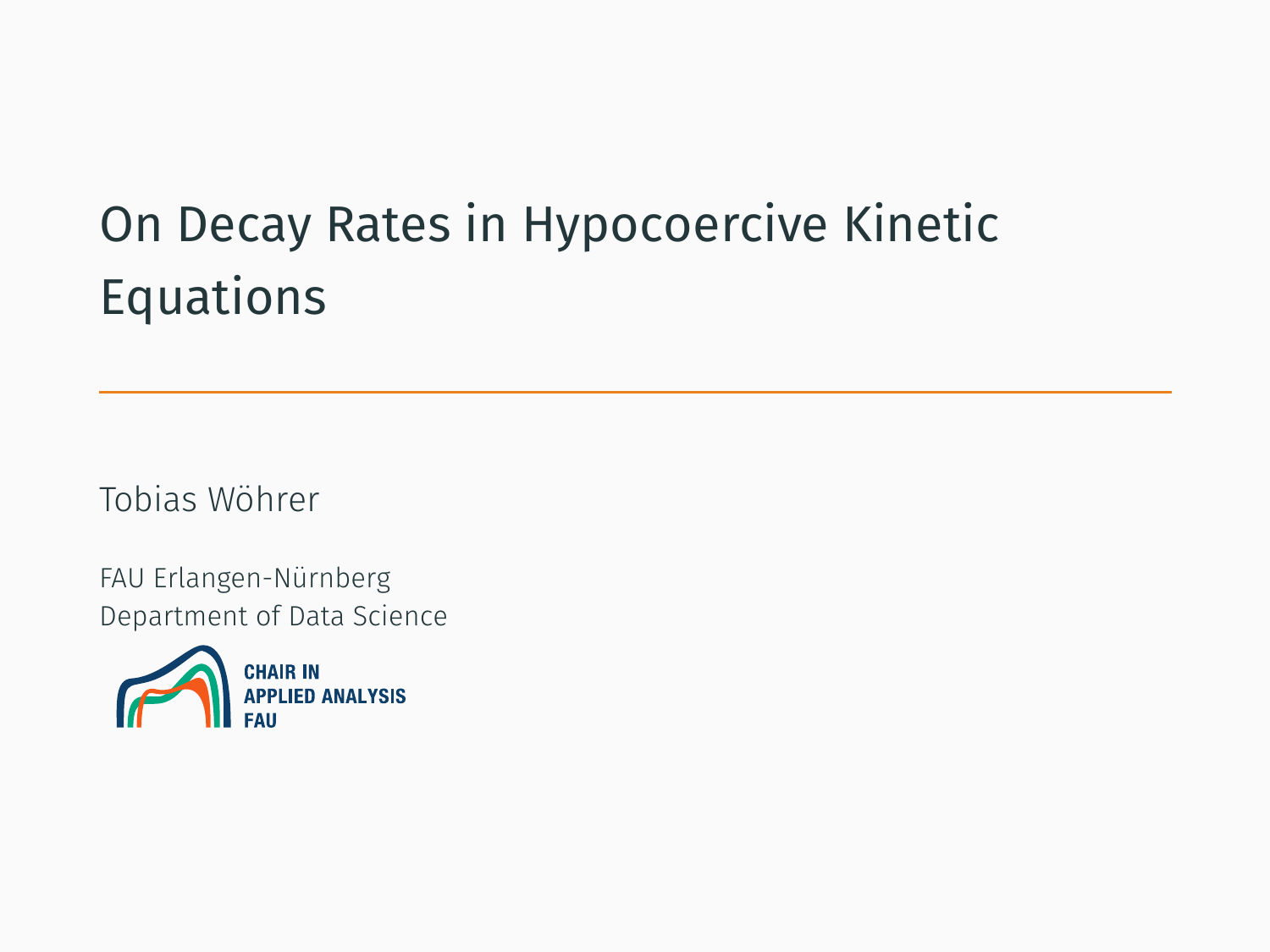## Overview

## Two linear kinetic models

- 1. Fokker–Planck equation with linear drift
- 2. Goldstein–Taylor model

## Similarities

- 1. "Defects" appearing
- 2. Hypocoercive dynamics

## Tools

- 1. Spectral Theory
- 2. Entropy Method

## Q: How fast do solutions converge to equilibrium?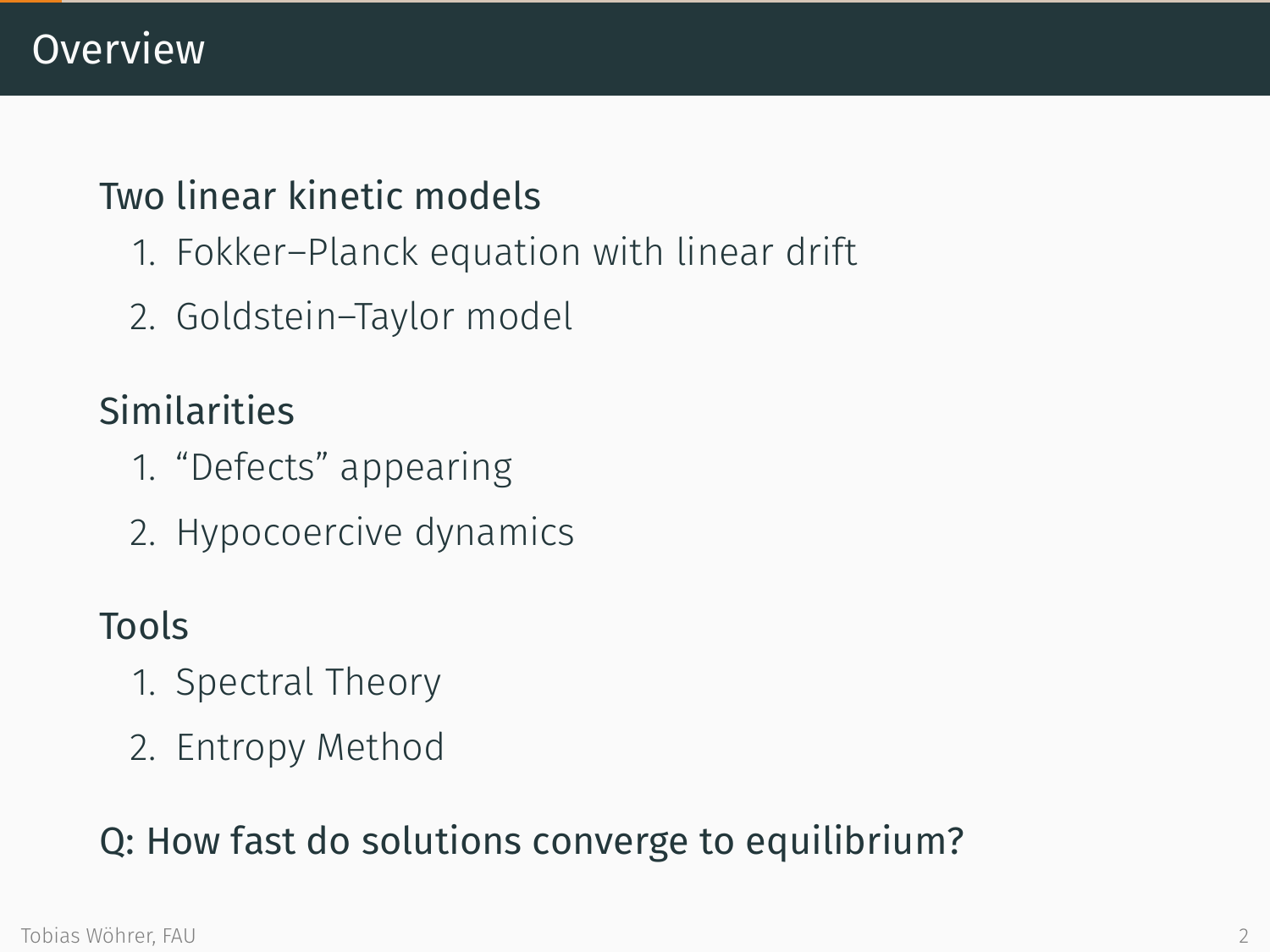## Degenerate Fokker–Planck equation with linear drift

$$
\partial_t f(x,t) = \text{div}(\mathsf{D}\nabla f(x,t) + \mathsf{C}x f(x,t)) =: \mathsf{L}f, \quad x \in \mathbb{R}^d, t \ge 0
$$

$$
f(x,0) = f_0(x) \in \mathsf{L}^1(\mathbb{R}^d), \quad \int_{\mathbb{R}^d} f_0 \, dx = 1, \, f_0 \ge 0.
$$

• *f*(*x*,*t*) describes evolution of probability density of average particle of large particle system.

Two forces:

- Collisions: pos. semi-definite *diffusion matrix* D ∈ R *d*×*d* .
- Transport: *drift matrix* C ∈ R *d*×*d* .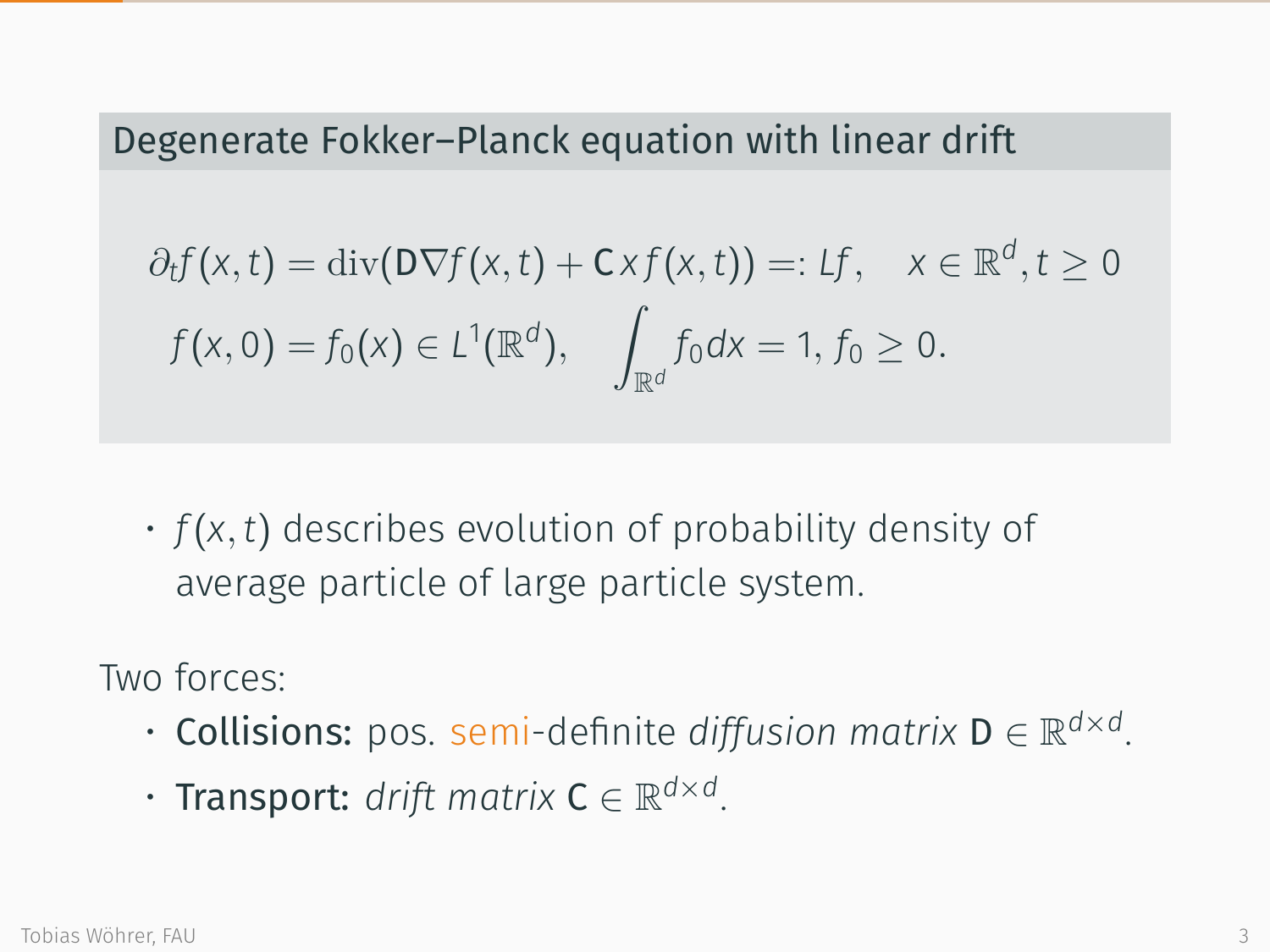## Degenerate Fokker–Planck equation with linear drift

$$
\partial_t f(x,t) = \text{div}(\mathsf{D}\nabla f(x,t) + \mathsf{C}xf(x,t)) =: Lf, \quad x \in \mathbb{R}^d, t \ge 0
$$

$$
f(0,x) = f_0(x) \in L^1(\mathbb{R}^d), \quad \int_{\mathbb{R}^d} f_0 dx = 1, f_0 \ge 0.
$$

Hypocoercivity conditions:

• C is positive stable, i.e. spectral gap

$$
\mu_{\mathsf{C}} := \min\{\operatorname{Re}(\lambda) : \lambda \in \sigma(\mathsf{C})\} > 0.
$$

 $\cdot$  No eigenvector of  $C^{\mathsf{T}}$  is in ker(D). (connection to Kalman rank condition)

e.g. [Villani '09]  $\implies$  there exists  $C \ge 1$  and  $\alpha > 0$  s.t.

$$
||e^{-Lt}f(0)||_{\mathcal{H}}^2 \leq C e^{-2\alpha t} ||f(0)||_{\mathcal{H}}^2, \quad t \geq 0.
$$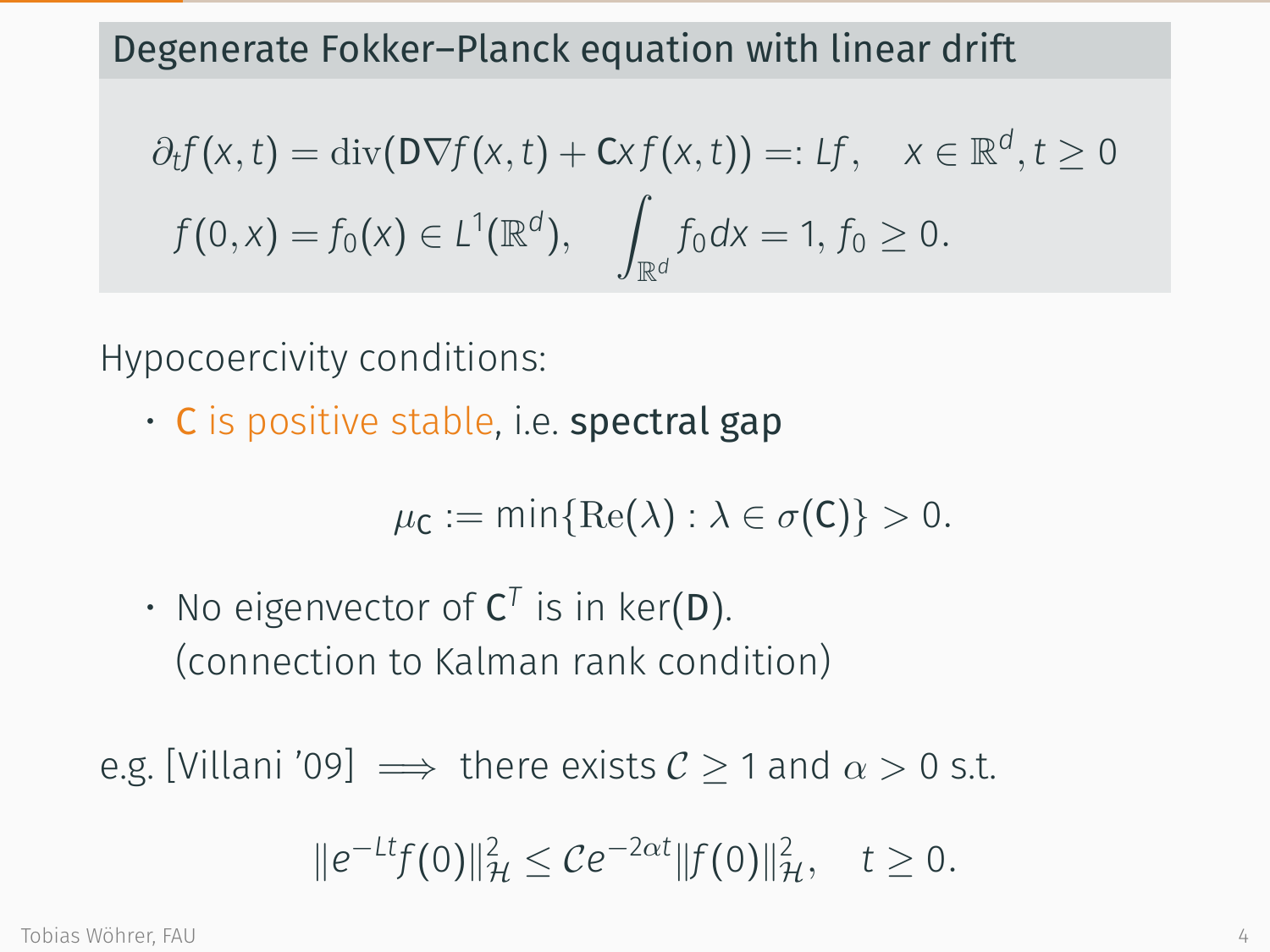## Our Focus: Sharp decay for defective drift matrix C.

Definition:  $\lambda \in \sigma(\mathsf{C})$  is defective of order  $n \in \mathbb{N}$ , if

(algebraic multiplicity) − (geometric multiplicity) = *n*.

E.g. for 
$$
d = 2
$$
:

$$
C = VJV^{-1},
$$
  
where  $J = \begin{pmatrix} \mu & 1 \\ 0 & \mu \end{pmatrix}$  is the **Jordan normal form**.

defective ODE of order 1:

$$
\dot{x} = -Cx \implies |x(t)|^2 = |Ve^{-jt}V^{-1}x(0)|^2 \le c|x(0)|^2(1+t^2)e^{-2\mu_c t}
$$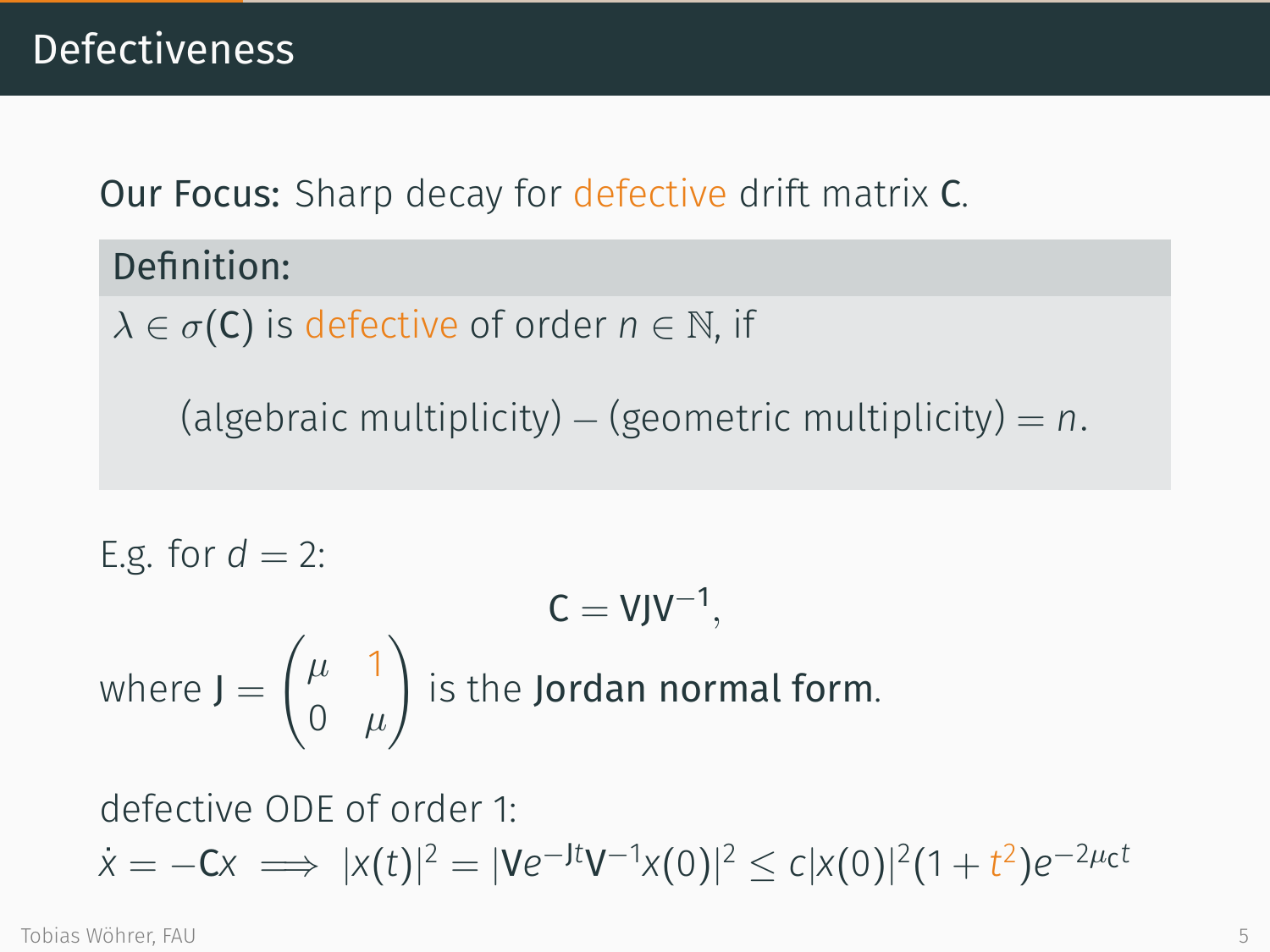## Theorem 1 (Arnold, Einav, W.)

*Let f*<sup>0</sup> ∈ *L* 2 (*f* −1 <sup>∞</sup> *dx*) *and let n* ≥ 0 *be the maximum defect of* C *associated to*  $\mu_{\mathsf{C}} := \min\{\text{Re}(\lambda) : \lambda \in \sigma(\mathsf{C})\}$ *. Then* 

$$
||f(t)-f_{\infty}||_{L^2(f_{\infty}^{-1}dx)}^2 \leq c||f_0-f_{\infty}||_{L^2(f_{\infty}^{-1}dx)}^2(1+t^{2n})e^{-2\mu ct}.
$$

Proof: Builds on [Arnold, Erb '14]: Drift matrix **C** defective in  $\mu_c$ :

$$
||f(t) - f_{\infty}||_{L^2(f_{\infty}^{-1}dx)}^2 \leq c||f_0 - f_{\infty}||_{L^2(f_{\infty}^{-1}dx)}^2 e^{-2(\mu_c - \varepsilon)t}
$$

for arbitrary  $\varepsilon > 0$ .

.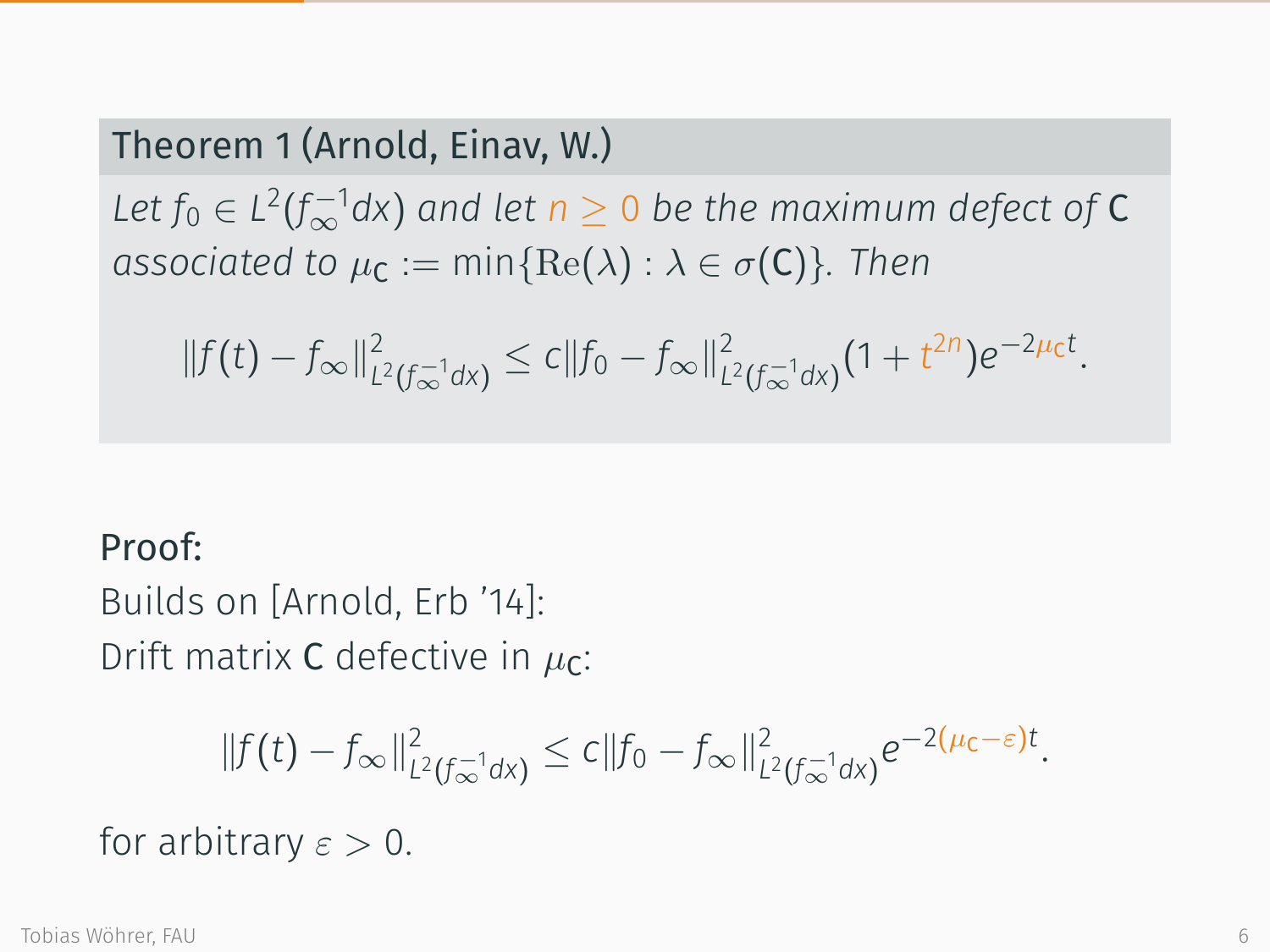

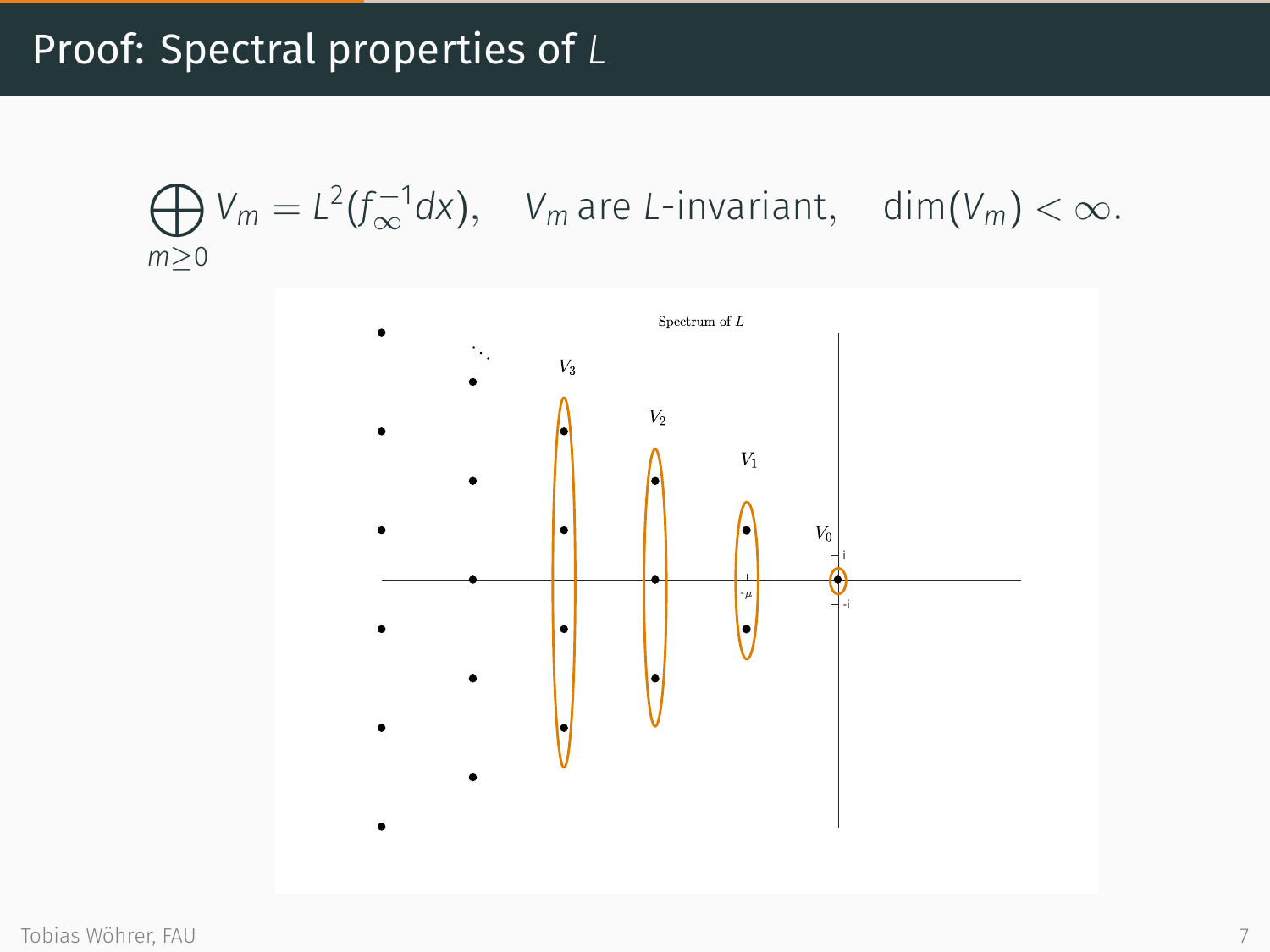**Idea:** *Split the solution*  $f = f_1 + f_2$  *with*  $f_1 \in V_1$  *and*  $f_2 \perp V_1$  *has* faster decay.

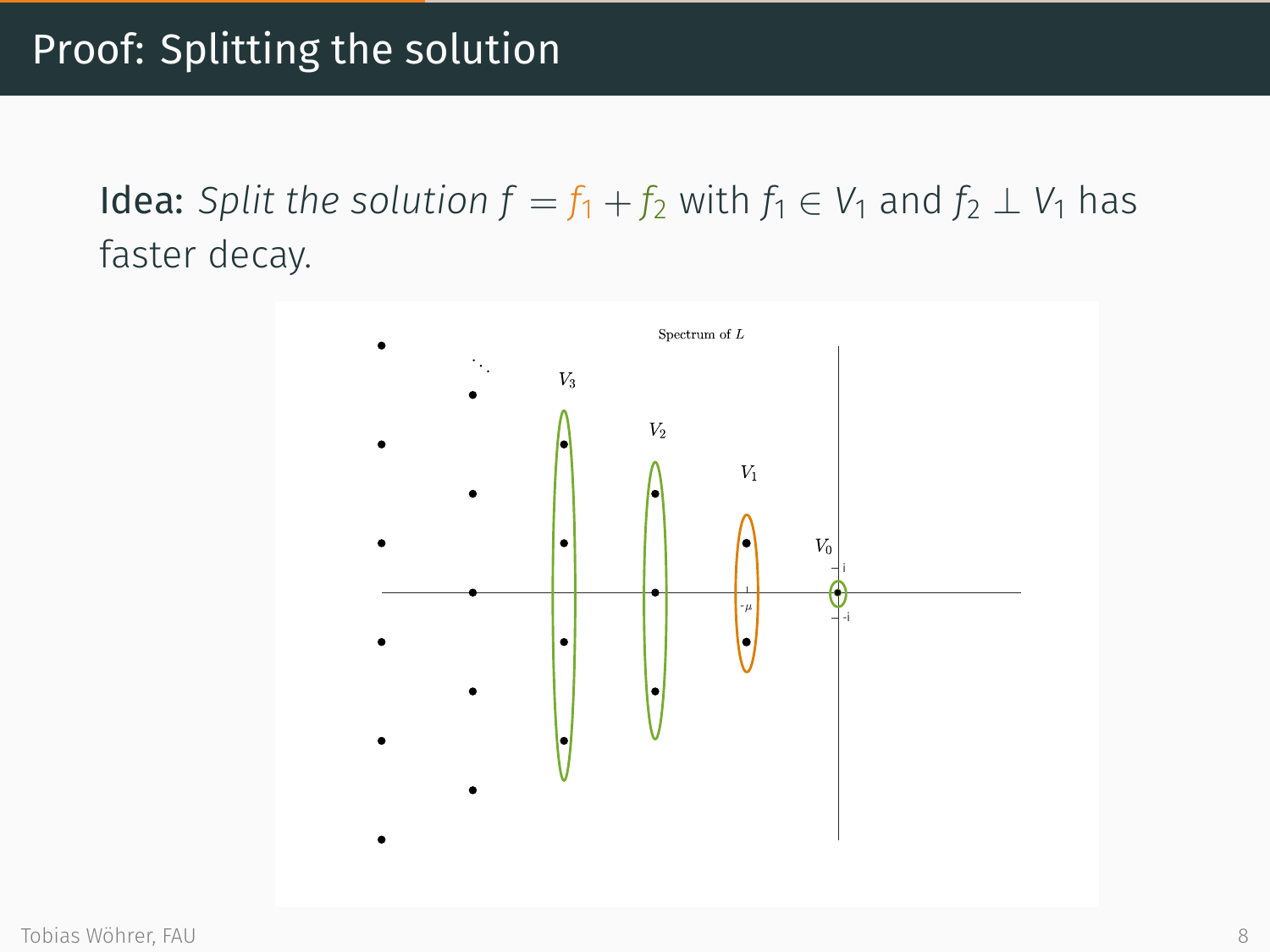# <span id="page-8-0"></span>[Fokker–Planck Equation with Added](#page-8-0) **[Uncertainty](#page-8-0)**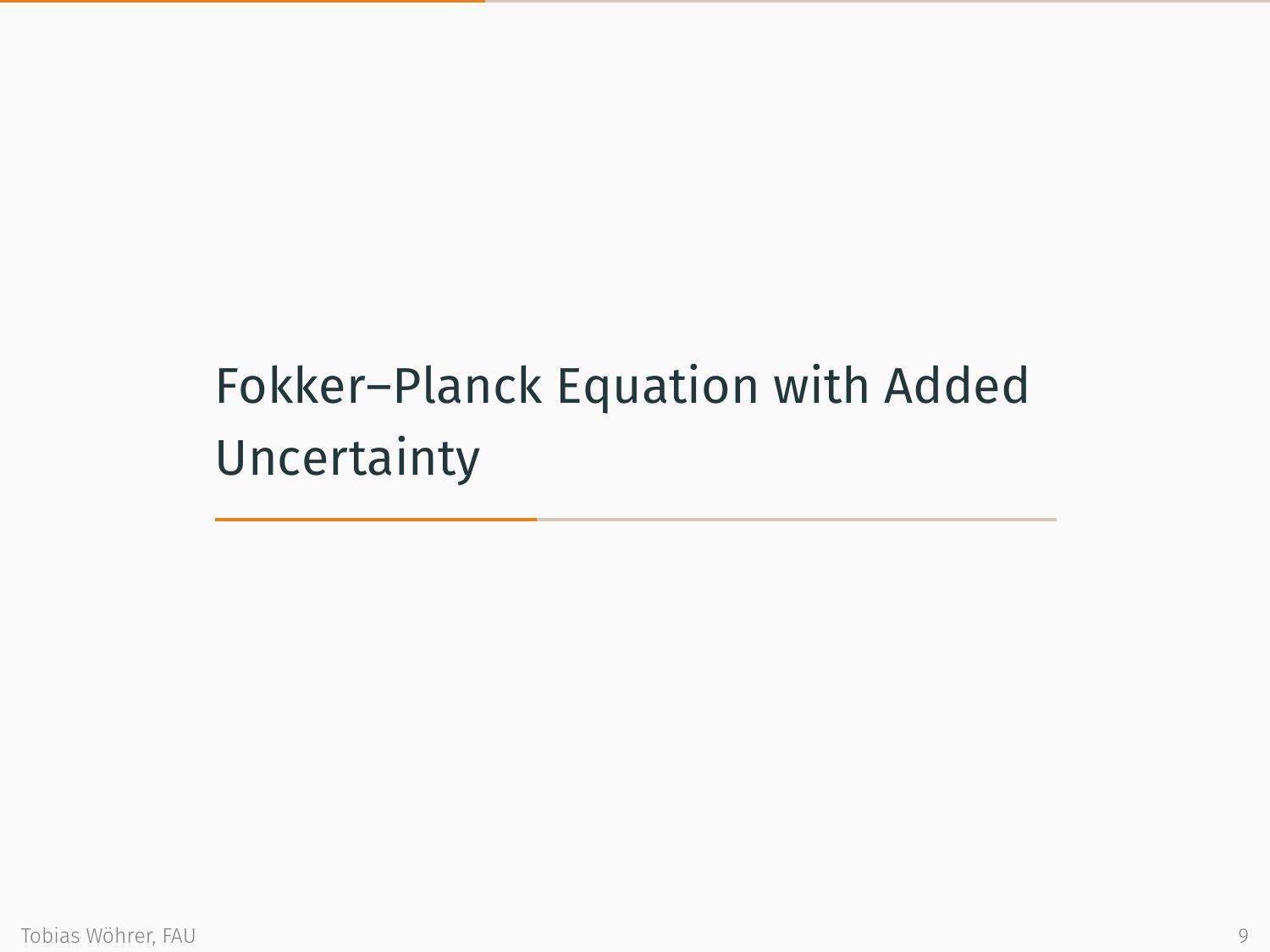## Linear Fokker–Planck equation for  $x \in \mathbb{R}$

 $\partial_t f(x, z, t) = \partial_x [\partial_x f(x, z, t) + C(z) x f(x, z, t)] := L(z) f, \quad t \ge 0.$ 

- Uncertain parameter  $z \in \mathbb{R}$  representing:
	- Model coefficient uncertainty,
	- Measurement errors etc.
- Drift coefficient  $C \in C^1(\mathbb{R})$ ,  $C(z) \geq \mu > 0$ , with  $\sup_{z \in \mathbb{R}} |\partial_z C(z)| < \infty$ .

Question: *How sensitive is the large-time behaviour of solutions to the uncertainty?*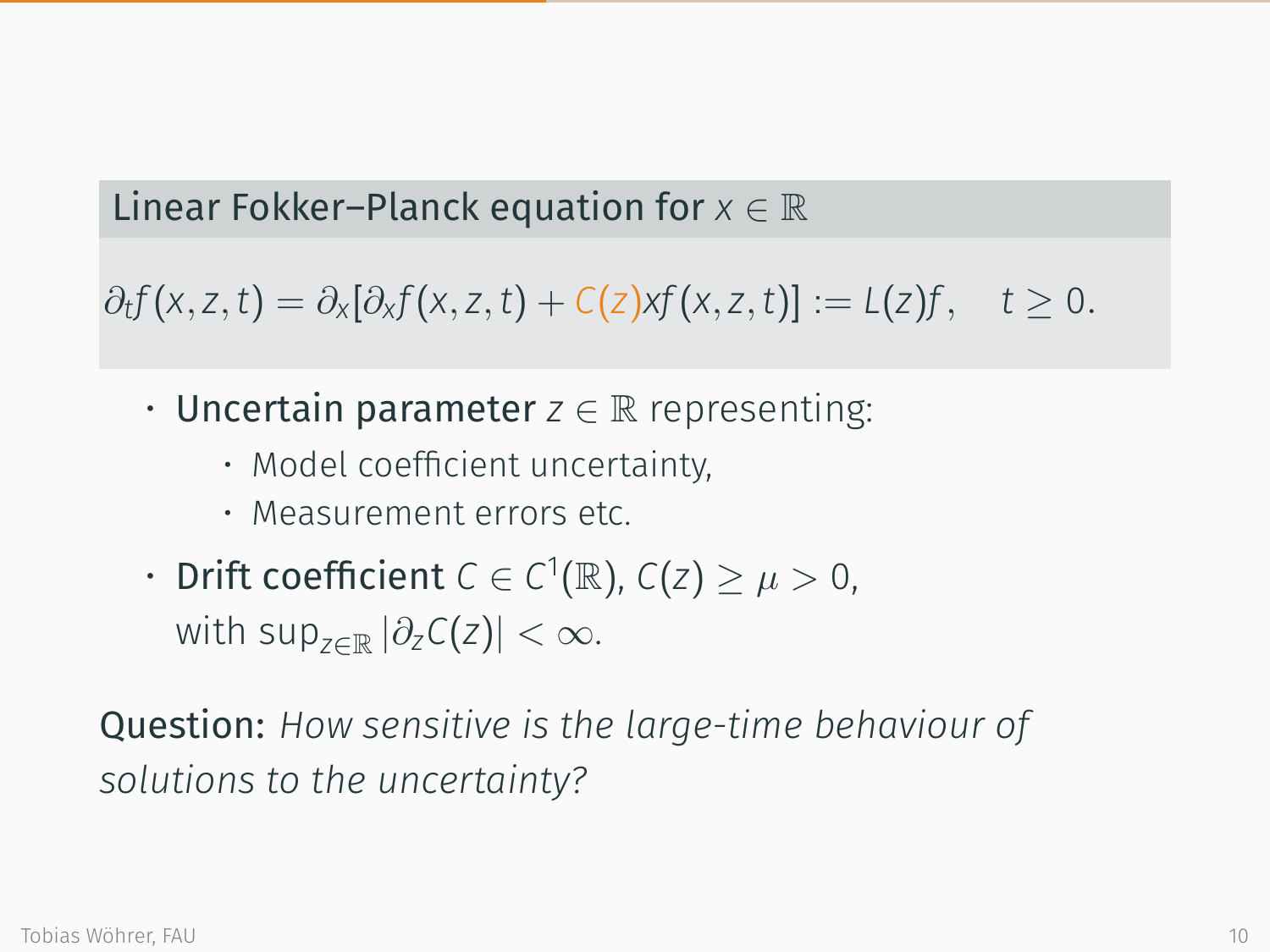- Sensitivity analysis of the model w.r.t. the uncertain parameter *z* (here: no stochastic properties for *z*).
- $\cdot$  *g*(*x*, *z*, *t*) :=  $\partial_z f(x, z, t)$ , with  $x, z \in \mathbb{R}, t \geq 0$ .

## Linear order sensitivity equation

$$
\partial_t g(x, z, t) = L(z)g(x, z, t) + \partial_z L(z)f(x, z, t)
$$

• Goal: Find sharp rate of decay for the system

$$
\partial_t \begin{pmatrix} f \\ g \end{pmatrix} = \begin{pmatrix} L(z) & 0 \\ \partial_z L(z) & L(z) \end{pmatrix} \begin{pmatrix} f \\ g \end{pmatrix}
$$

#### uniform in  $z \in \mathbb{R}$ .

Tobias Wöhrer, FAU 11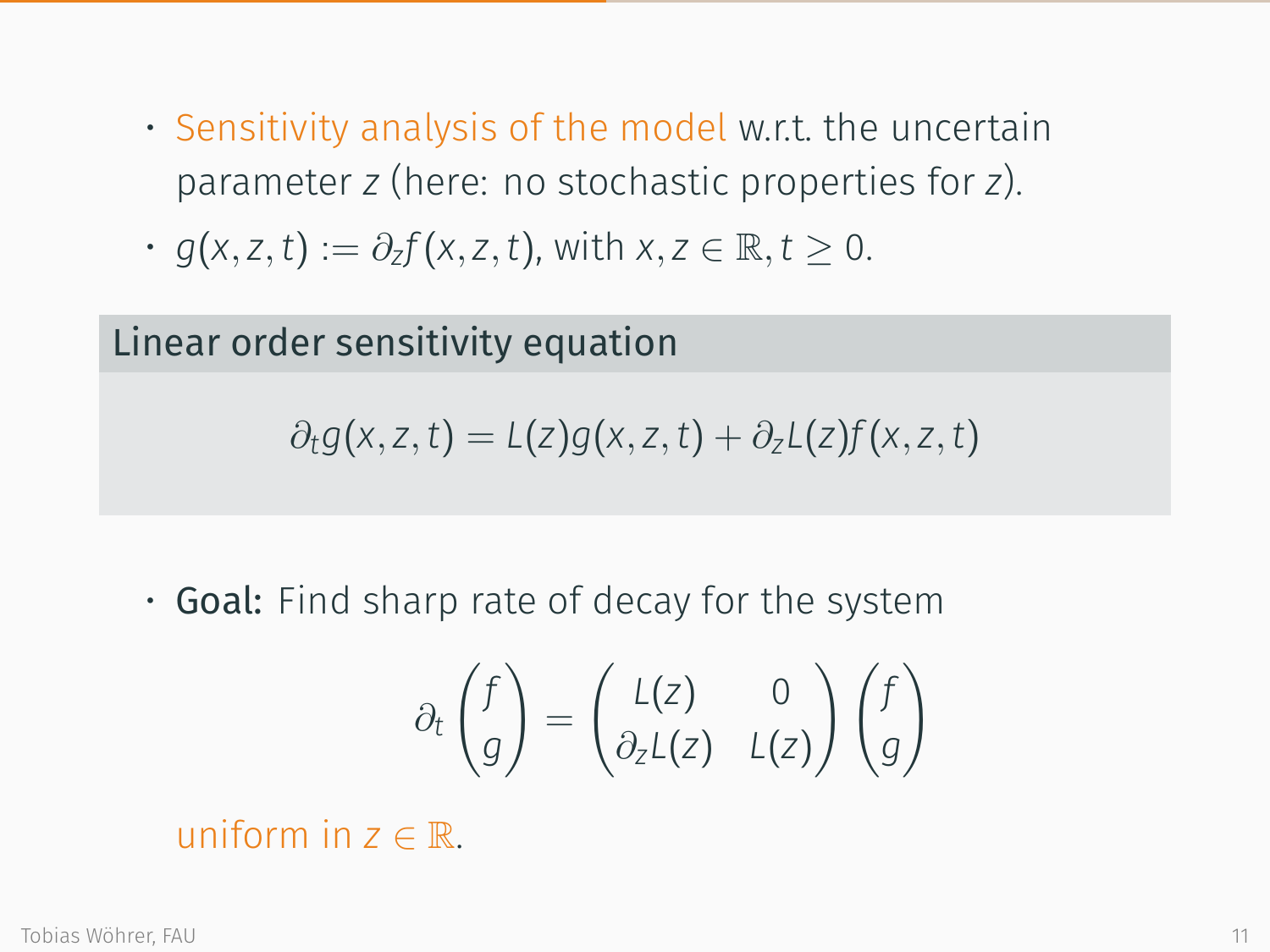Theorem 2 (Arnold, Jin, W.)

*Solutions*  $\Phi$ (*x*,*z*,*t*) = (*f*,  $\partial_z f$ )<sup>T</sup>  $\in \mathbb{R}^2$  of the system of sensitivity *equations for FPE with coefficient C* ∈  $C^1(\mathbb{R})$ ,  $\partial_z C \in L^\infty(\mathbb{R})$ ,  $C(z) > \mu > 0$  converges uniformly in z to equilibrium:

$$
\sup_{z \in \mathbb{R}} \|\Phi(z,t) - \Phi^{\infty}(z)\|_{L^2(f_{\infty}^{-1}dx)}^2 \n\leq c(1+t^2)e^{-2\mu t}\sup_{z \in \mathbb{R}} \|\Phi(z,0) - \Phi^{\infty}(z)\|_{L^2(f_{\infty}^{-1}dx)}^2.
$$

Proof:

- Eigenfunction expansion leads to ODEs on modal level.
- Construct Lyapunov functionals for defective ODEs: Time-dependent *P*(*t*)-norm.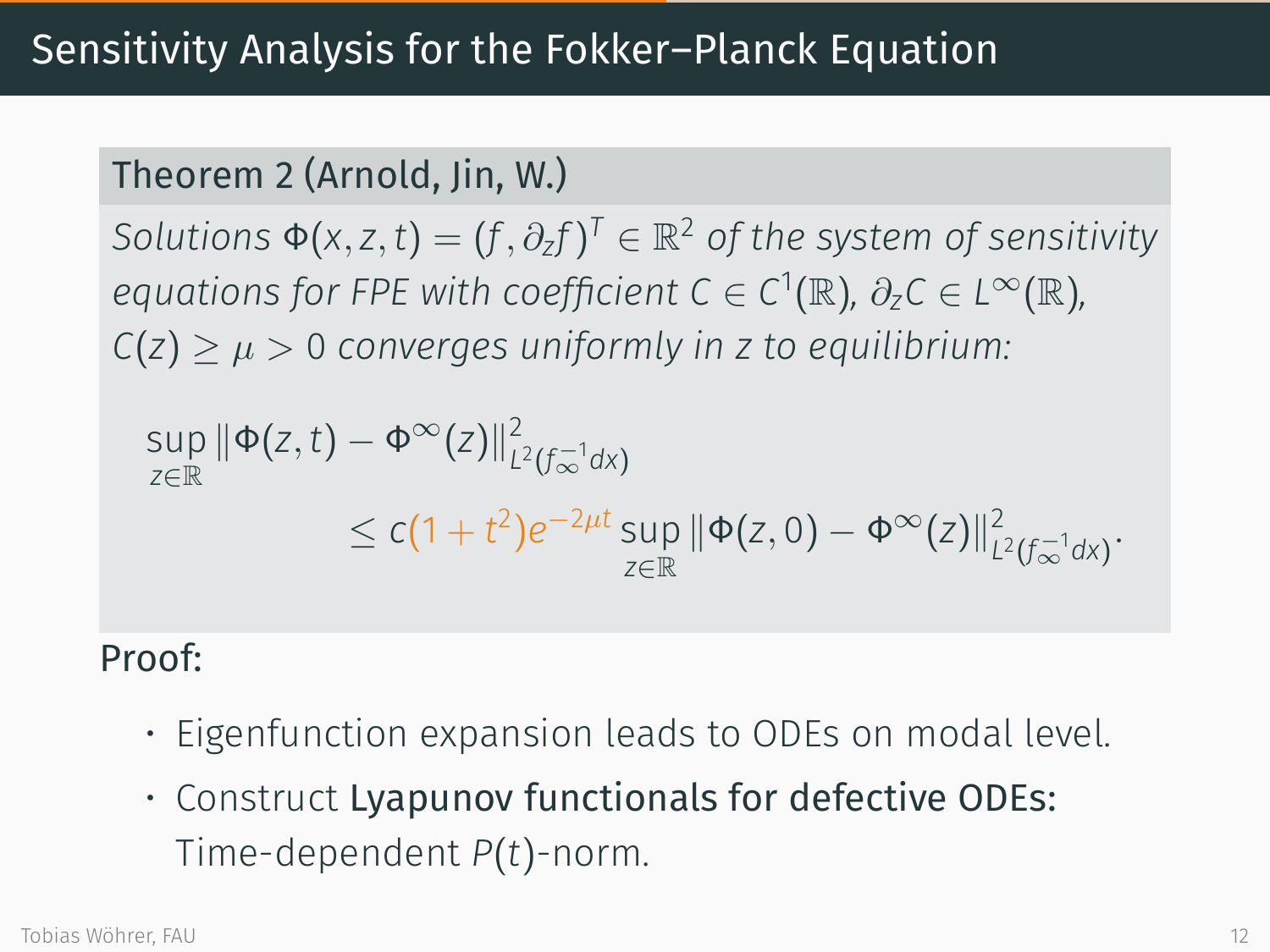## <span id="page-12-0"></span>[The Two Velocity Goldstein–Taylor](#page-12-0) [Model](#page-12-0)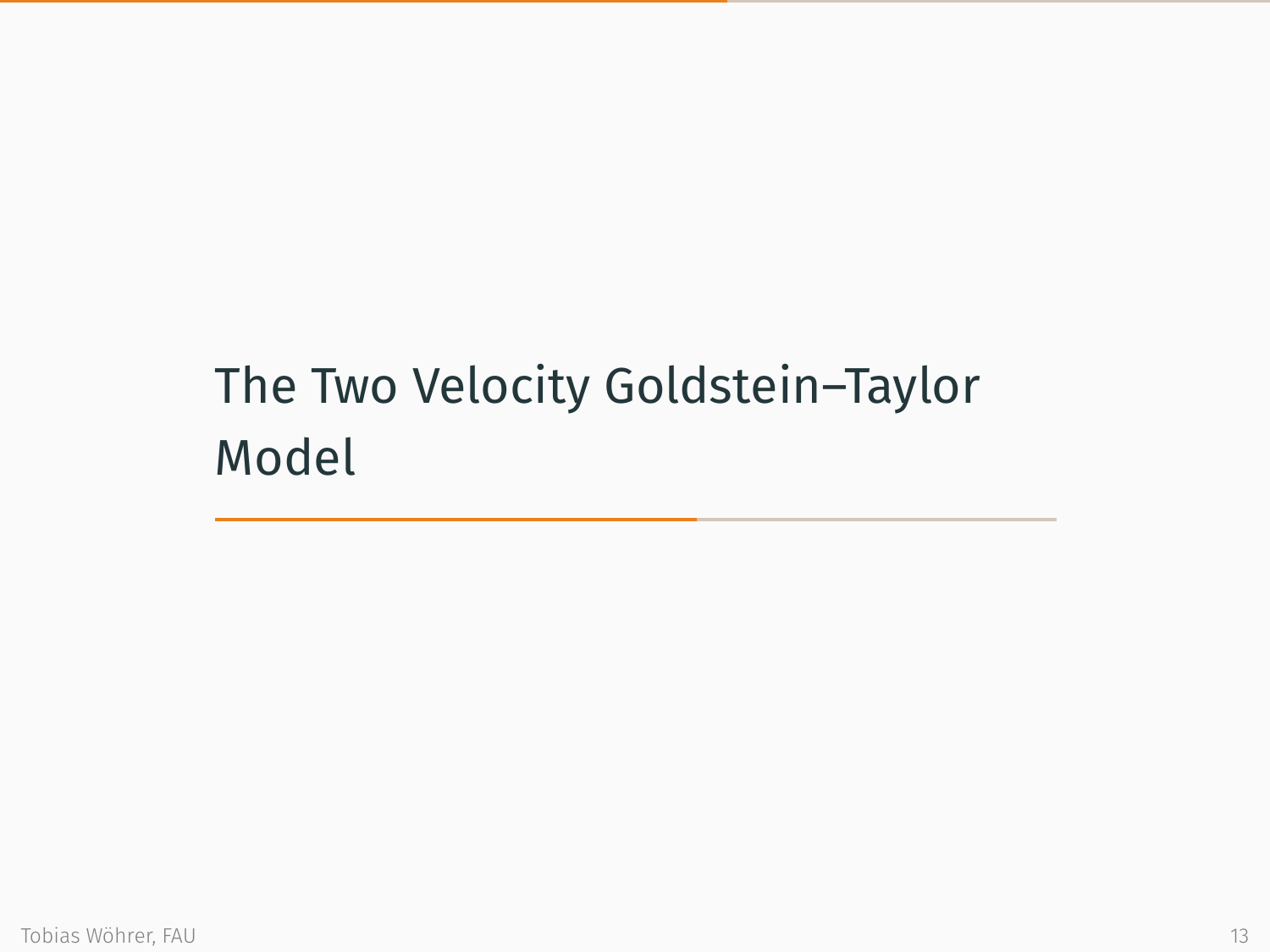Two Velocity Goldstein–Taylor Model for *x* ∈ T:

<span id="page-13-0"></span>
$$
\partial_t f_+(x,t) + \partial_x f_+(x,t) = \frac{\sigma(x)}{2} (f_-(x,t) - f_+(x,t)),
$$
  
\n
$$
\partial_t f_-(x,t) - \partial_x f_-(x,t) = -\frac{\sigma(x)}{2} (f_-(x,t) - f_+(x,t)).
$$
\n(GT)

- $\cdot$   $f_{+}(\cdot,t)$  probability density of particles with  $v = \pm 1$ .
- Relaxation coefficient  $\sigma(x) > 0$ .

Goal: Find explicit decay rate for space-dependent relaxation  $\sigma(x)$  via entropy method.

First: Understanding 
$$
\sigma(x) \equiv \sigma > 0
$$
.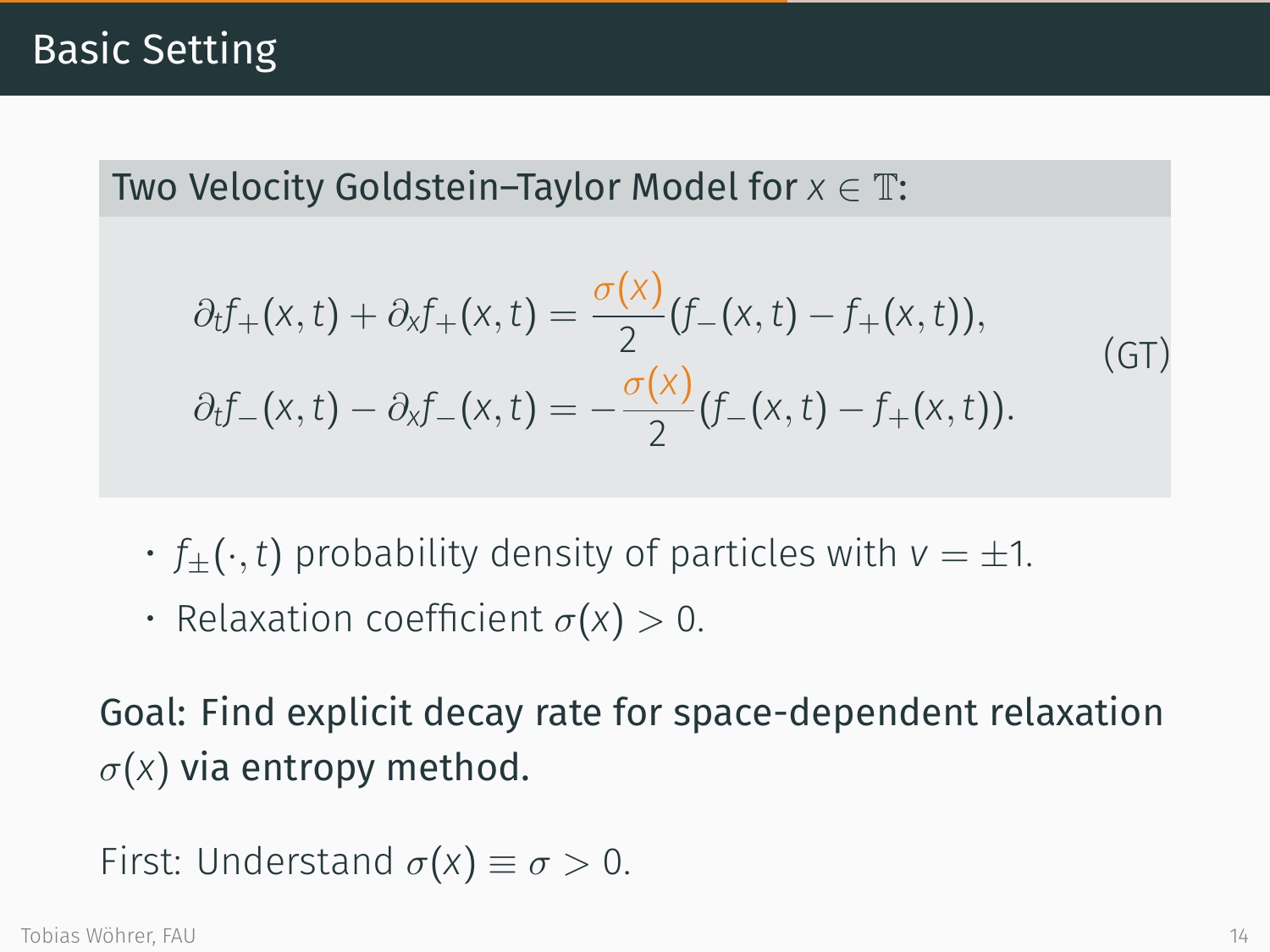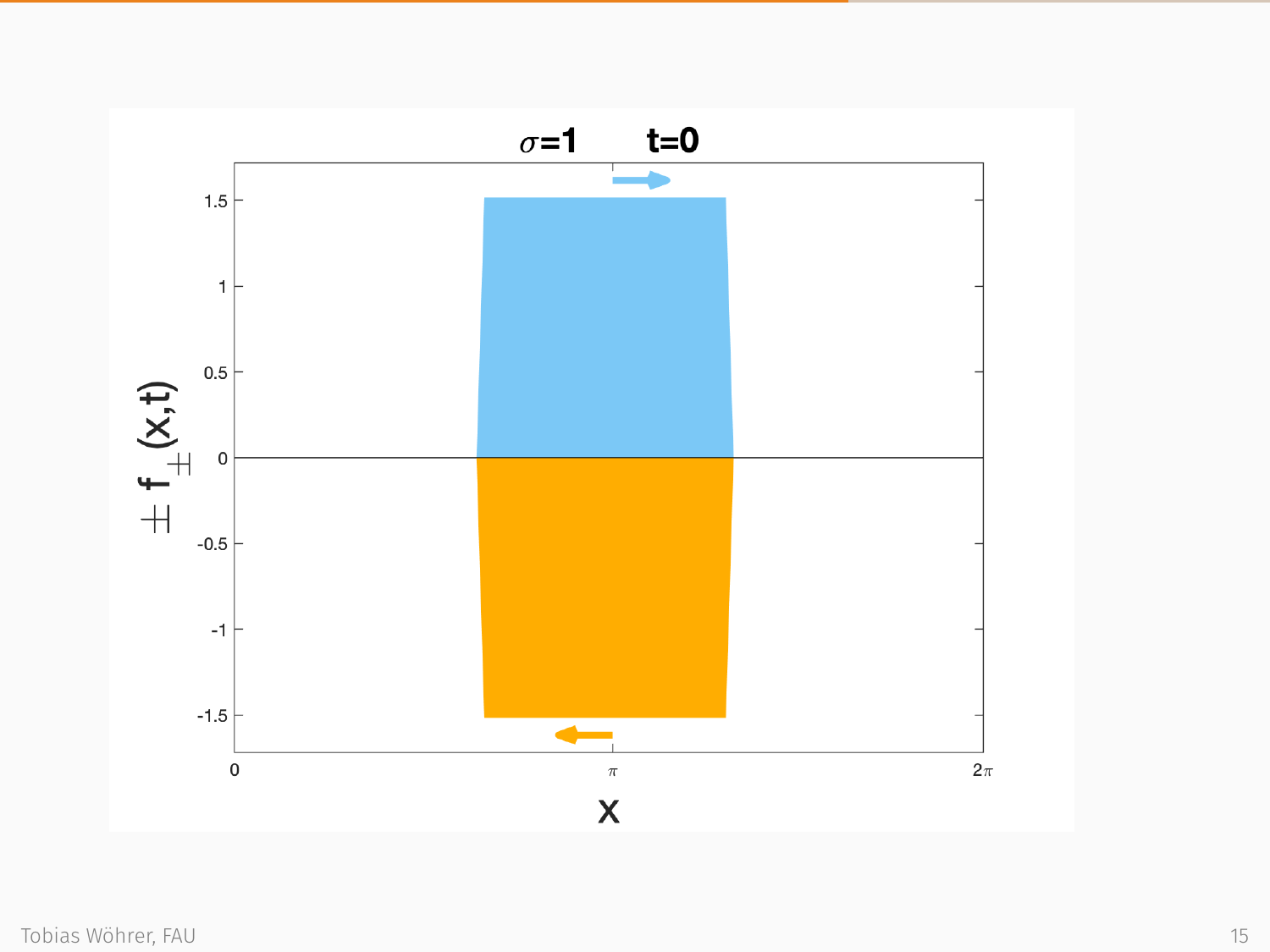## Macroscopic variables

$$
u := f_+ + f_-, \qquad w := f_+ - f_-.
$$

#### Goldstein–Taylor Model in Fourier Space: ∂*t*  $\int \hat{u}_k(t)$  $\hat{w}_k(t)$  $\setminus$  $= -$  0 *ik ik* σ  $\bigwedge$   $\bigwedge$   $\hat{u}_k(t)$  $\hat{w}_k(t)$  $\setminus$ , *k* ∈ Z.

• uniform-in-*k* spectral gap

$$
\mu(\sigma) := \min_{k \in \mathbb{Z}} \mu_k(\sigma) = \mu_1(\sigma) = \text{Re}\left(\frac{\sigma}{2} - \sqrt{\frac{\sigma^2}{4} - 1}\right) \in (0, 1].
$$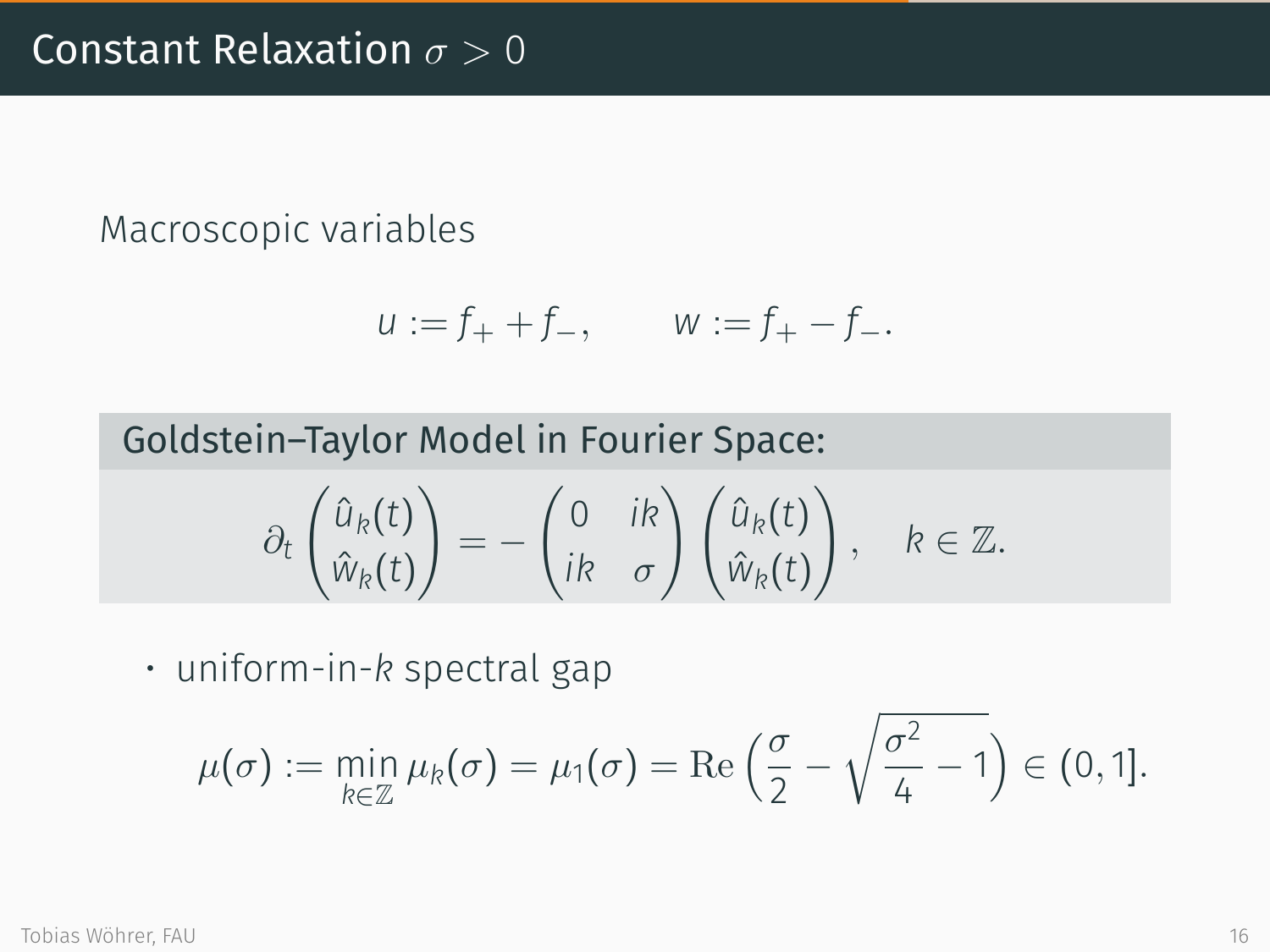

Sharp exponential decay rate of solutions  $\mu(\sigma) = \text{Re}\left(\frac{\sigma}{2} - \sqrt{\frac{\sigma^2}{4} - 1}\right).$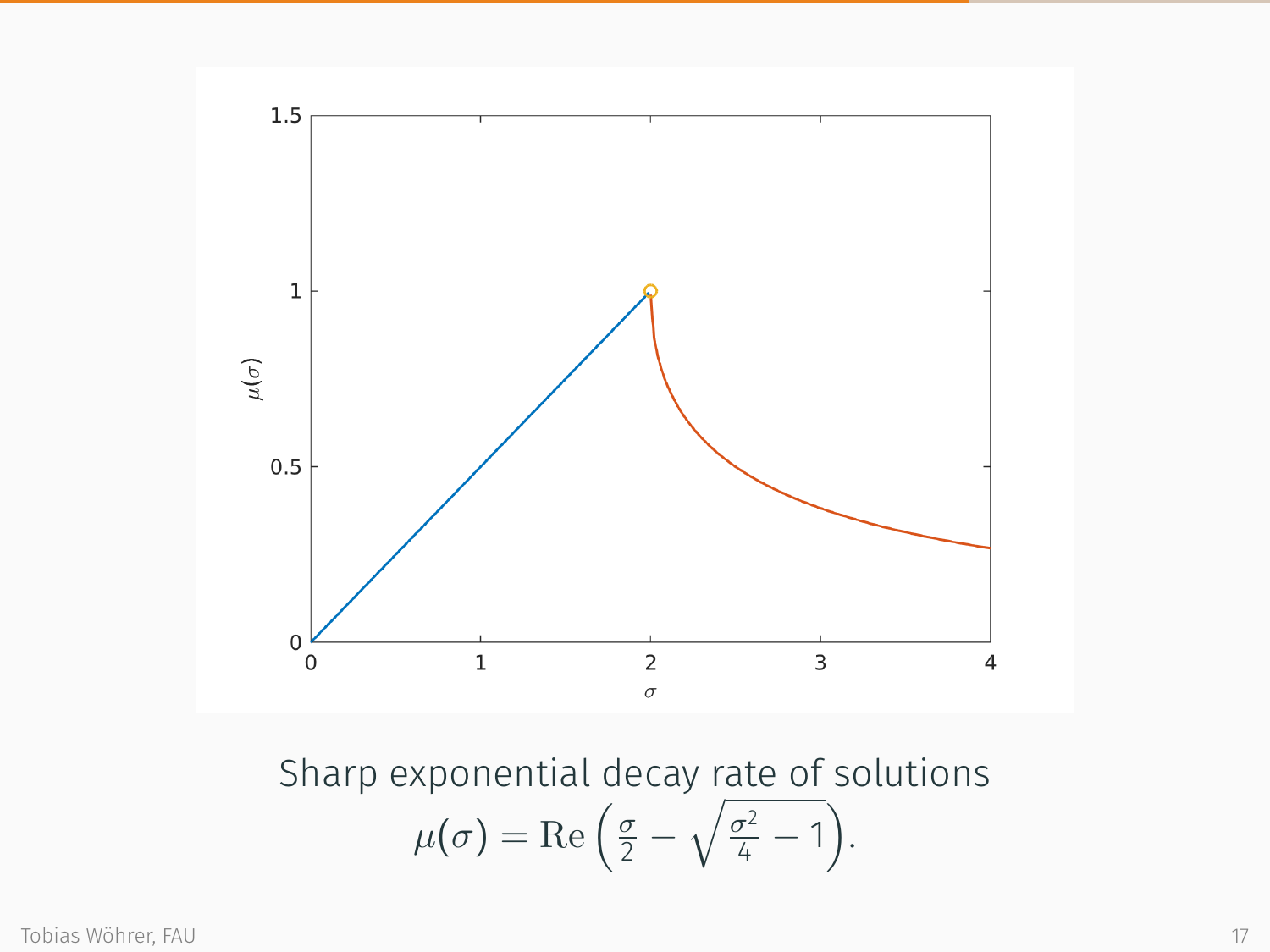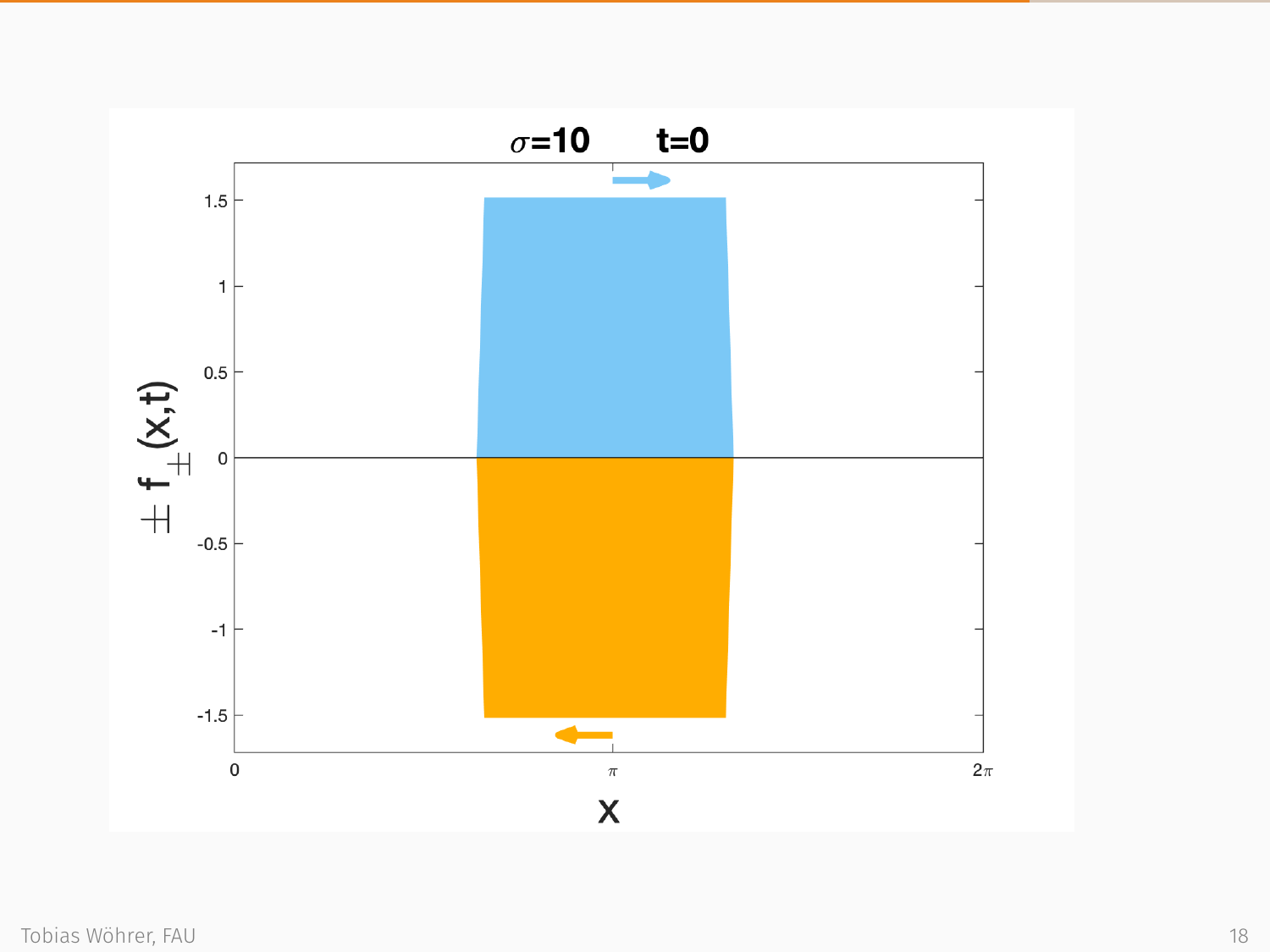## Entropy method:

$$
\frac{d}{dt}E[u(t) - u^{\infty}, w(t)] \le -\lambda E[u(t) - u^{\infty}, w(t)]
$$
\n
$$
\implies E[u(t) - u^{\infty}, w(t)] \le e^{-\lambda t}E[u(0) - u^{\infty}, w(0)].
$$

For parameter  $\theta \in (0, 2)$ :

$$
E_{\theta}[u, w] := \|u\|_{L^2}^2 + \|w\|_{L^2}^2 - \frac{\theta}{2\pi} \int_0^{2\pi} w \partial_x^{-1} u \, dx,
$$

where

$$
(\partial_x^{-1}u)(x) := \int_0^x u dx + c(u) \quad \text{with} \quad c(u) := -\frac{1}{2\pi} \int_0^{2\pi} \int_0^x u dy dx.
$$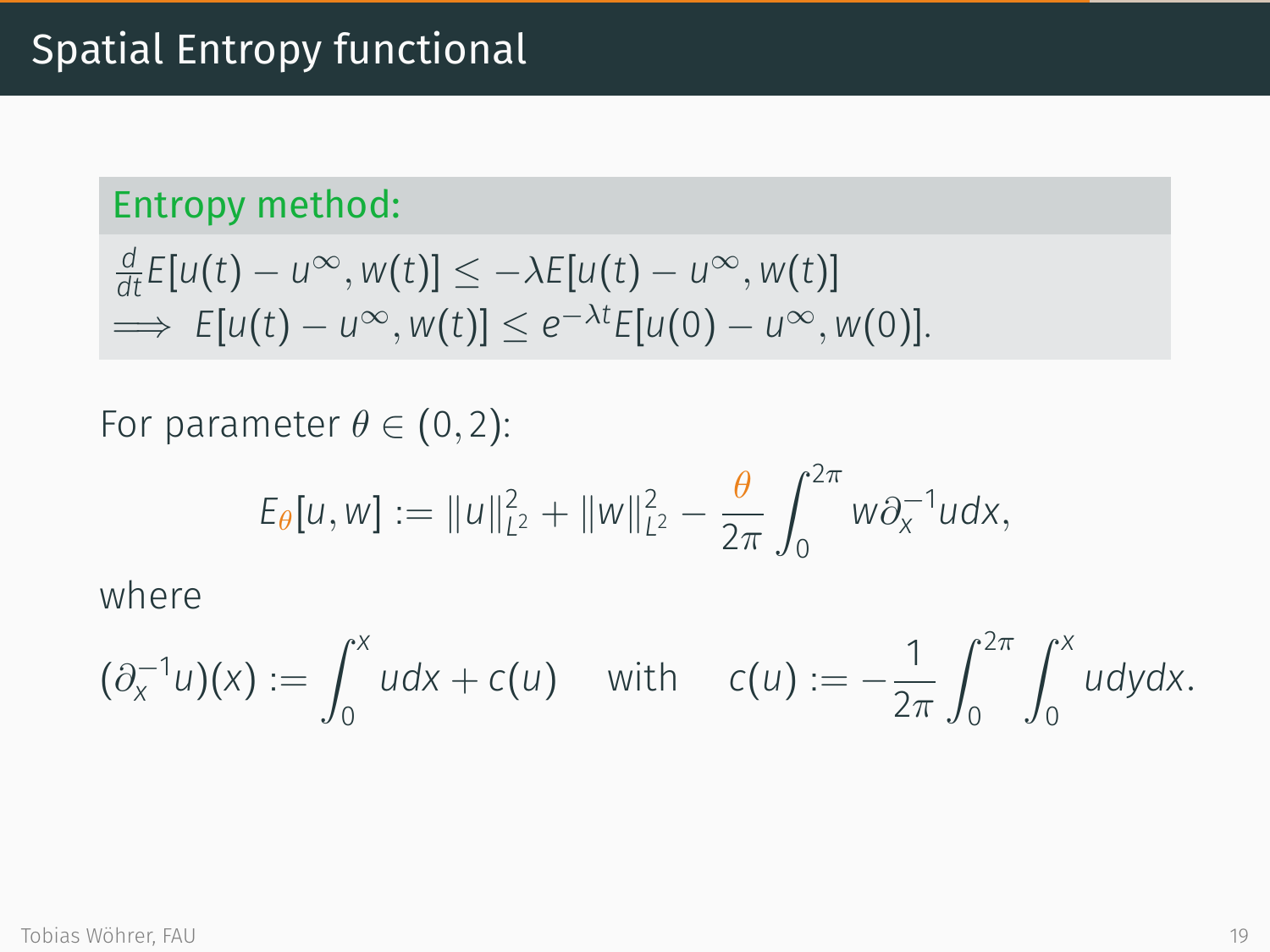## Entropy method:

$$
\frac{d}{dt}E[u(t) - u^{\infty}, w(t)] \le -\lambda E[u(t) - u^{\infty}, w(t)]
$$
\n
$$
\implies E[u(t) - u^{\infty}, w(t)] \le e^{-\lambda t}E[u(0) - u^{\infty}, w(0)].
$$

For parameter  $\theta \in (0, 2)$ :

$$
E_{\theta}[u, w] := \|u\|_{L^2}^2 + \|w\|_{L^2}^2 - \frac{\theta}{2\pi} \int_0^{2\pi} w \partial_x^{-1} u \, dx,
$$

where

$$
(\partial_x^{-1}u)(x) := \int_0^x u dx + c(u) \quad \text{with} \quad c(u) := -\frac{1}{2\pi} \int_0^{2\pi} \int_0^x u dy dx.
$$

#### "Norm equivalence":  $(1-\frac{\theta}{2})$  $\frac{\theta}{2}$ )||(*u* – *u*<sup>∞</sup>, *w*)||<sup>2</sup>  $L_2^2 \le E_\theta[u - u^\infty, w] \le (1 + \frac{\theta}{2})$  $\frac{\theta}{2}$ )|| $(u - u^{\infty}, w)$ ||<sup>2</sup> *L* 2 .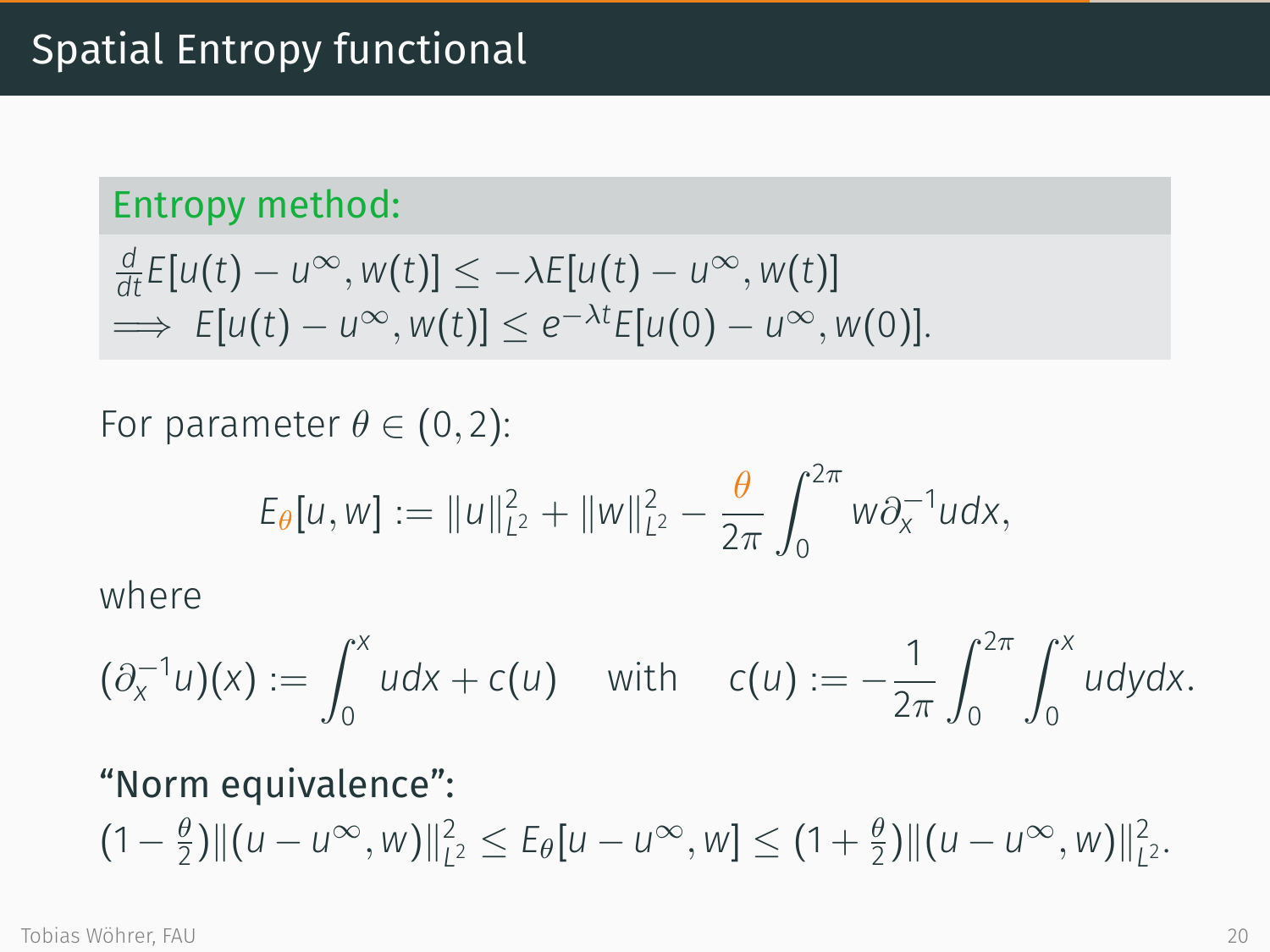```
Lemma 3 (Arnold, Einav, Signorello, W.)
Let (u,w)^T be a solution to (GT) with constant \sigma>0.(i) For \sigma \in (0, 2)E_{\sigma}[u(t) - u^{\infty}, w(t)] \le E_{\sigma}[u(0) - u^{\infty}, w(0)]e^{-\sigma t}.
```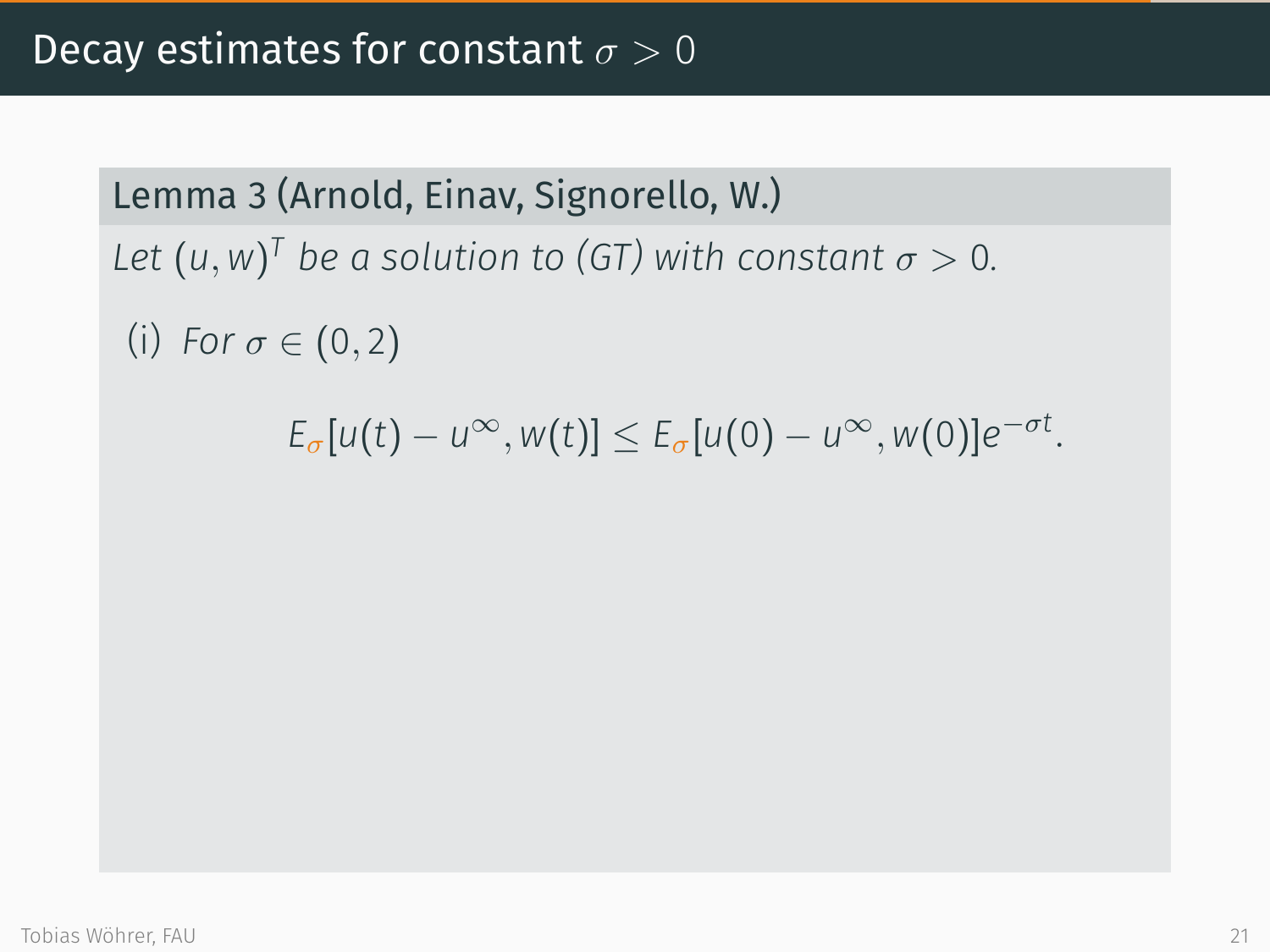Lemma 3 (Arnold, Einav, Signorello, W.) Let  $(u,w)^T$  be a solution to (GT) with constant  $\sigma>0.$ (i) *For*  $\sigma \in (0, 2)$  $E_{\sigma}[u(t) - u^{\infty}, w(t)] \le E_{\sigma}[u(0) - u^{\infty}, w(0)]e^{-\sigma t}.$ (ii)  $\sigma = 2$ , with  $\theta_{\varepsilon} := \frac{2(2-\varepsilon^2)}{2+\varepsilon^2}$  $\frac{(2-\varepsilon)}{2+\varepsilon^2}$ ,  $E_{\theta_{\varepsilon}}[u(t) - u^{\infty}, w(t)] \le E_{\theta_{\varepsilon}}[u(0) - u^{\infty}, w(0)]e^{-2(1-\varepsilon)t}.$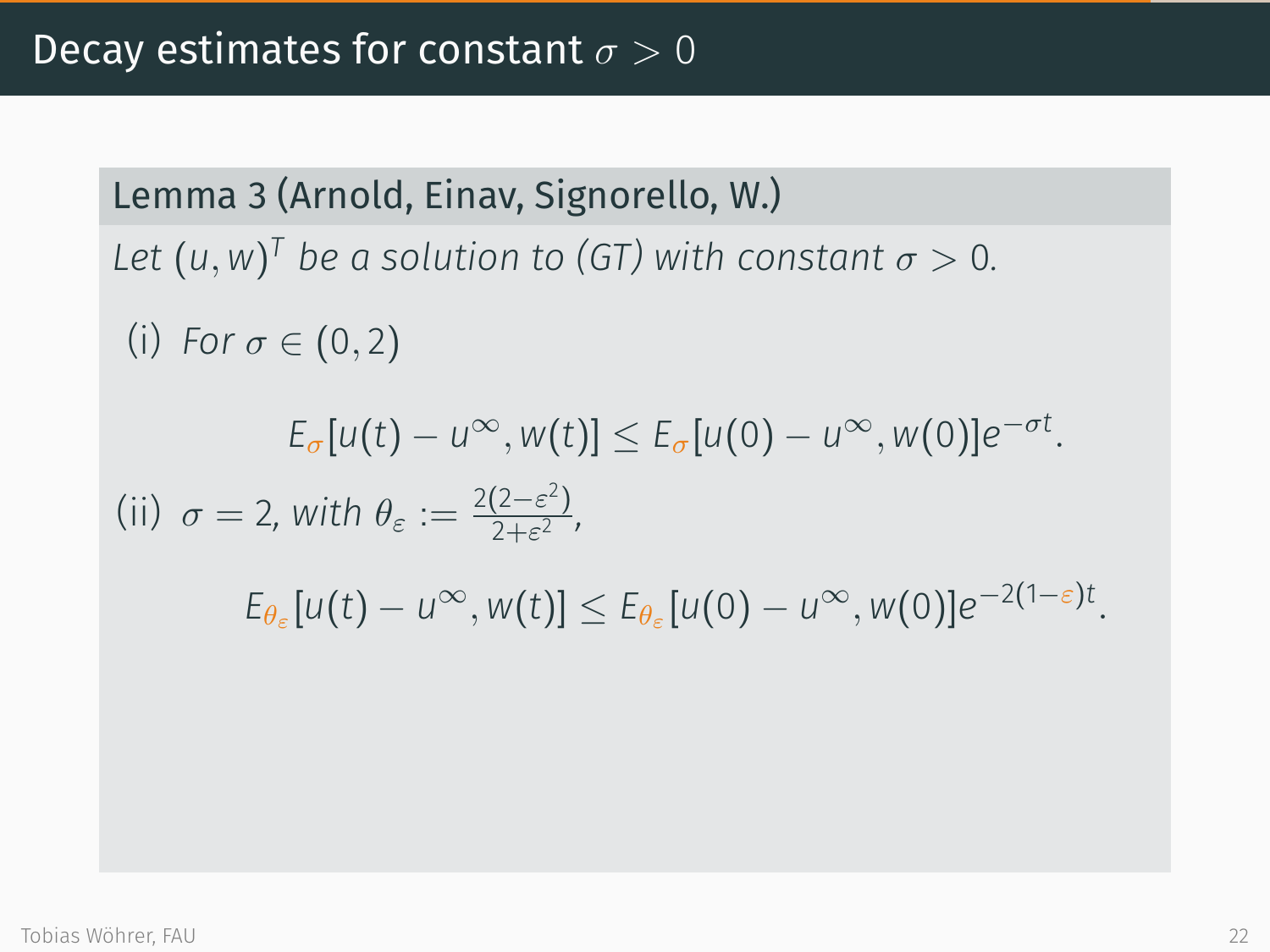Lemma 3 (Arnold, Einav, Signorello, W.) Let  $(u,w)^T$  be a solution to (GT) with constant  $\sigma>0.$ (i) *For*  $\sigma \in (0, 2)$  $E_{\sigma}[u(t) - u^{\infty}, w(t)] \le E_{\sigma}[u(0) - u^{\infty}, w(0)]e^{-\sigma t}.$ (ii)  $\sigma = 2$ , with  $\theta_{\varepsilon} := \frac{2(2-\varepsilon^2)}{2+\varepsilon^2}$  $\frac{(2-\varepsilon)}{2+\varepsilon^2}$ ,  $E_{\theta_{\varepsilon}}[u(t) - u^{\infty}, w(t)] \le E_{\theta_{\varepsilon}}[u(0) - u^{\infty}, w(0)]e^{-2(1-\varepsilon)t}.$ (iii) *For*  $\sigma > 2$  *with*  $\mu = \frac{\sigma}{2} - \sqrt{\frac{\sigma^2}{4} - 1}$ ,  $E_{\frac{A}{\sigma}}[u(t) - u^{\infty}, w(t)] \le E_{\frac{A}{\sigma}}[u(0) - u^{\infty}, w(0)]e^{-2\mu t}.$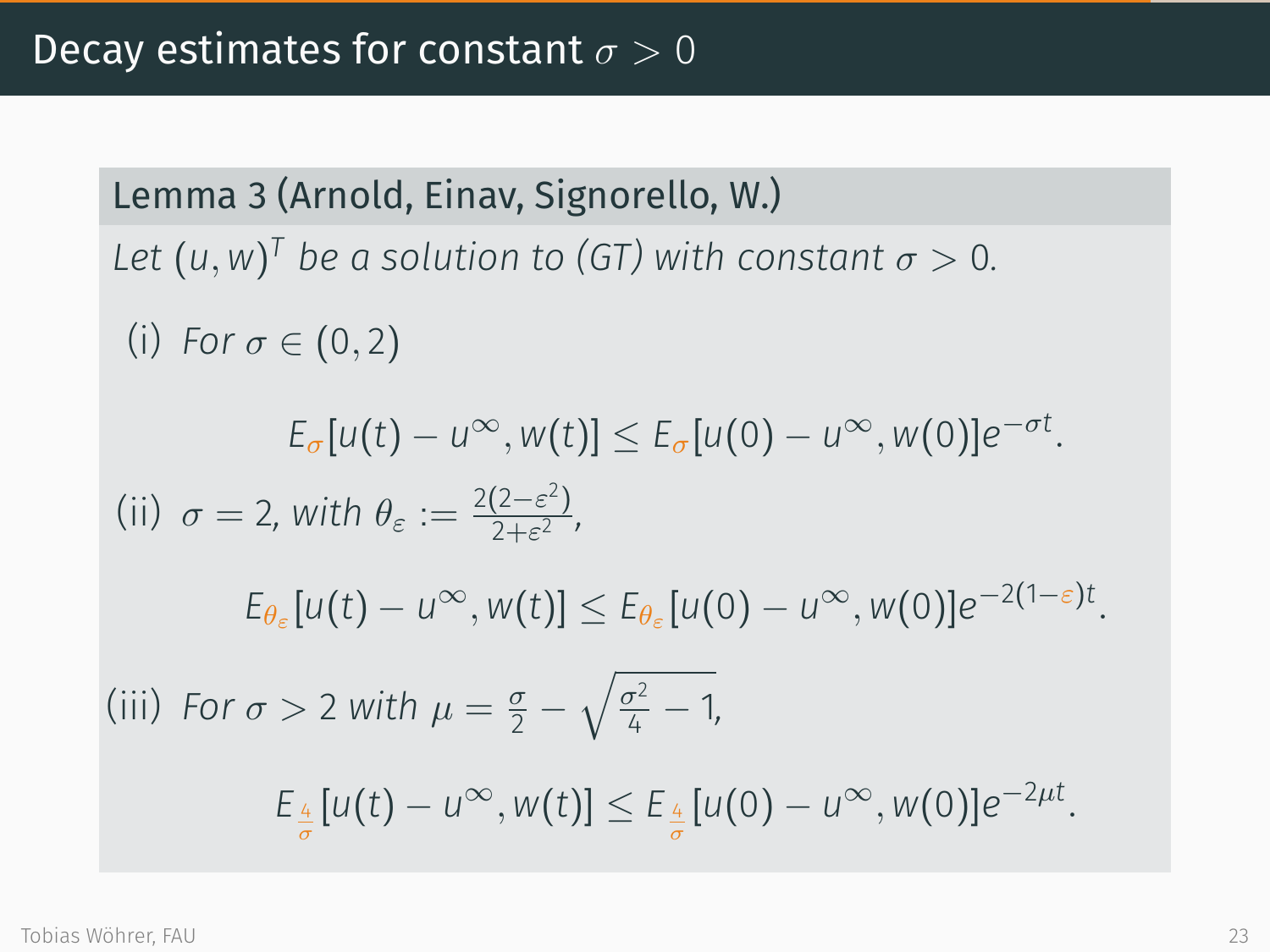Theorem 4 (Arnold, Einav, Signorello, W.) Let  $(u, w)^T$  be a solution to [\(GT\)](#page-13-0) with  $u_0, w_0 \in L^2(\mathbb{T})$  and

$$
0 < \sigma_{\min} := \inf_{x \in \mathbb{T}} \sigma(x) \leq \sup_{x \in \mathbb{T}} \sigma(x) =: \sigma_{\max} < \infty.
$$

Then, for  $\theta^* = \mathsf{min}\{\sigma_{\mathsf{min}}, \frac{4}{\sigma_{\mathsf{m}}}$ σmax } *exists an explicit decay rate*  $\alpha^*(\sigma_{\sf min},\sigma_{\sf max})>0$  such that

$$
E_{\theta^*}[u(t)-u^{\infty},w(t)] \leq e^{-\alpha^*t}E_{\theta^*}[u_0-u^{\infty},w_0].
$$

- Proof: perturbative approach
- Decay rate  $\alpha^*(\sigma_{\sf min},\sigma_{\sf max})$  is not sharp.
- $\cdot$  Extends to multi-velocity models with  $\sigma(x)$ .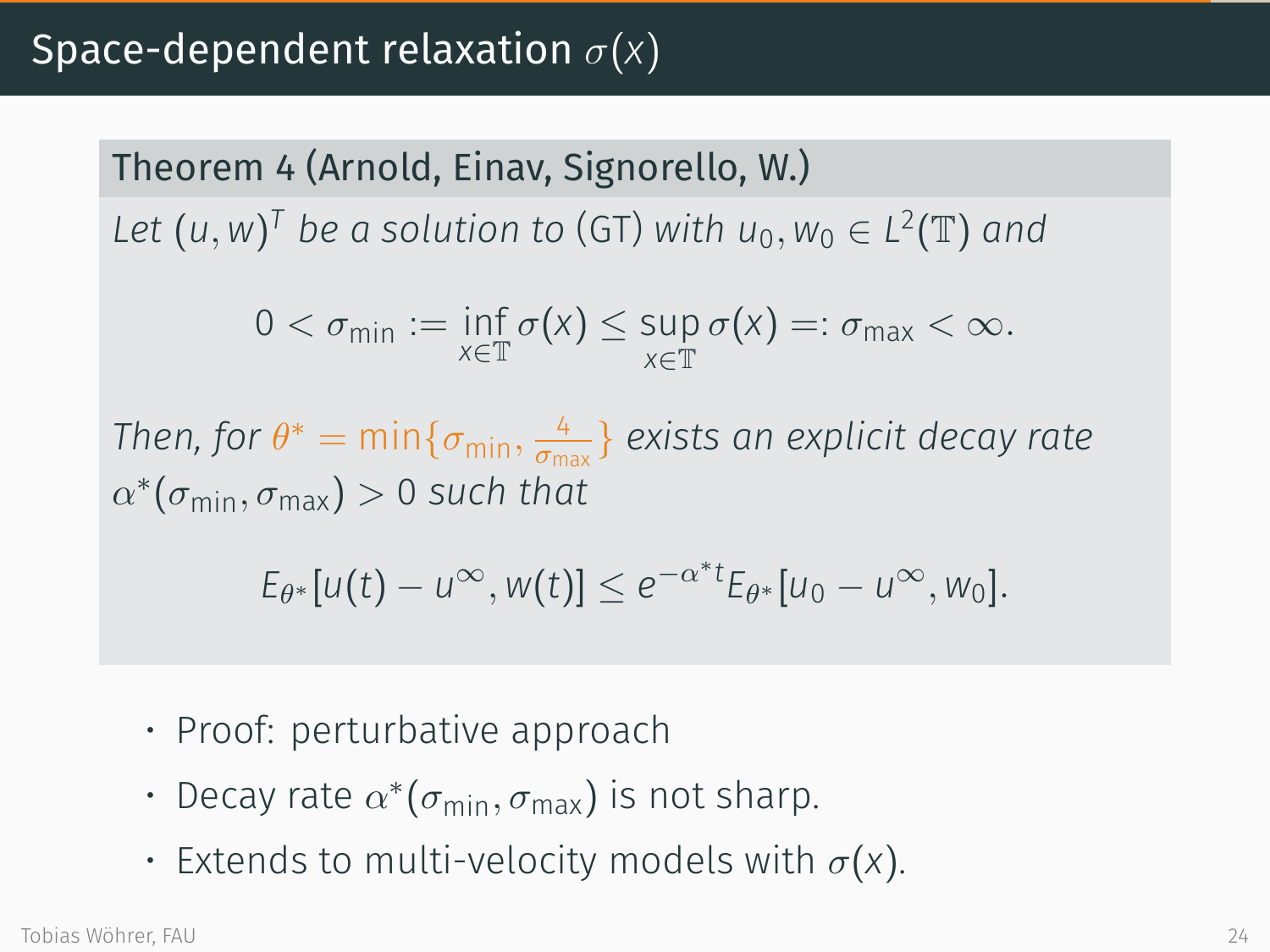<span id="page-24-0"></span>[Thank you for your attention.](#page-24-0)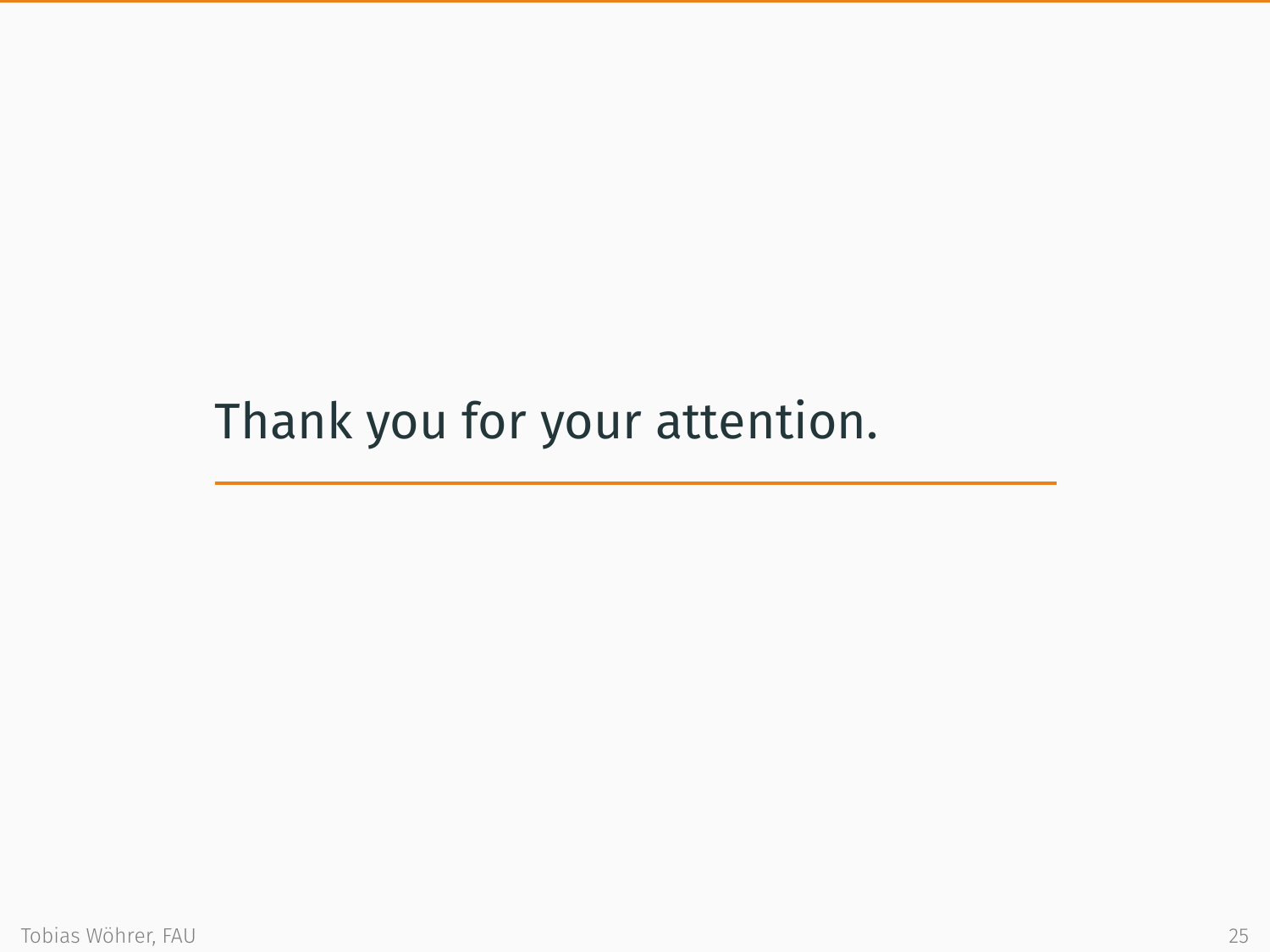

Eigenvalues of  $A_k(\sigma = 1)$  for Fourier modes  $k \in \mathbb{Z} \setminus \{0\}.$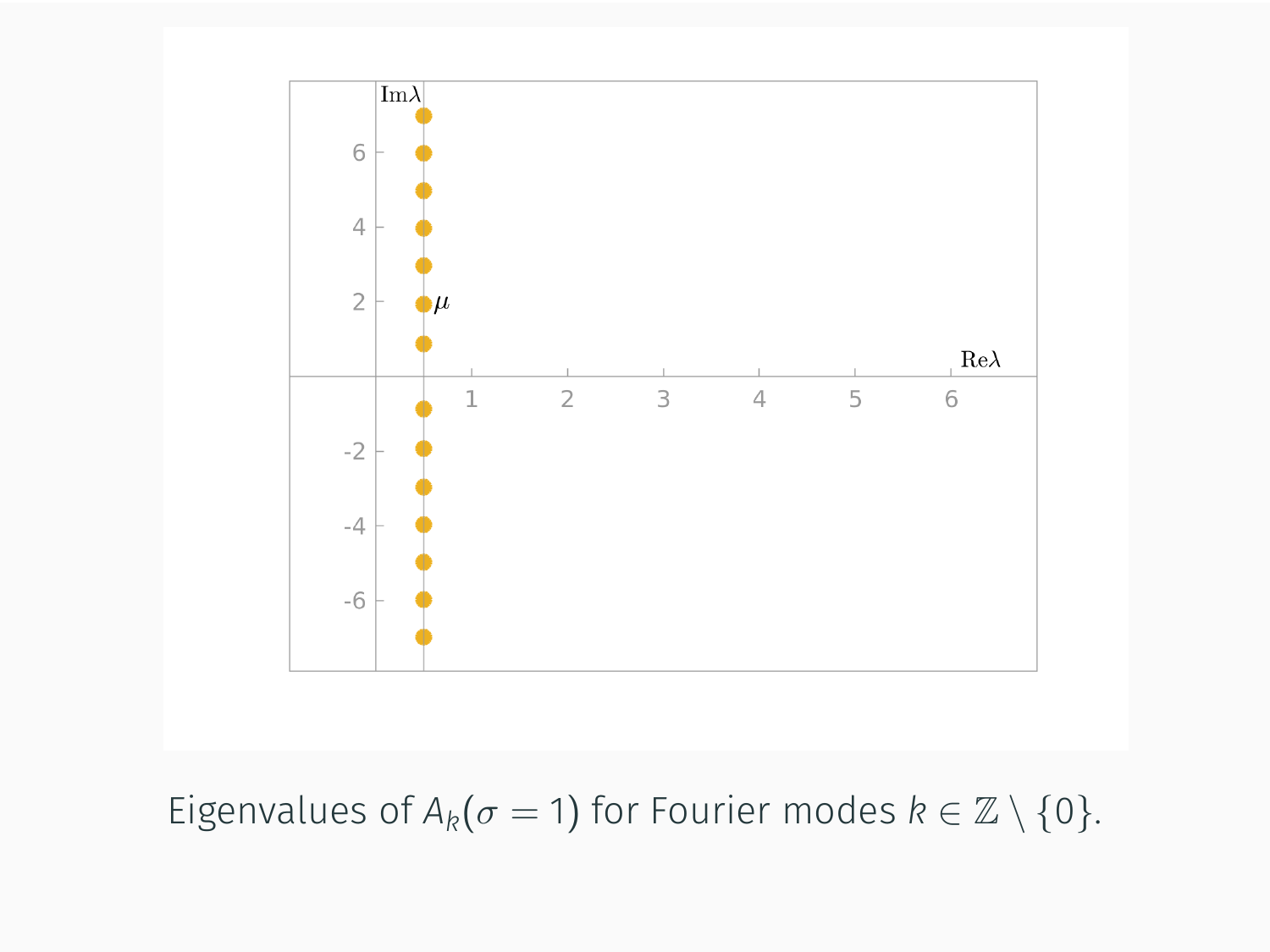